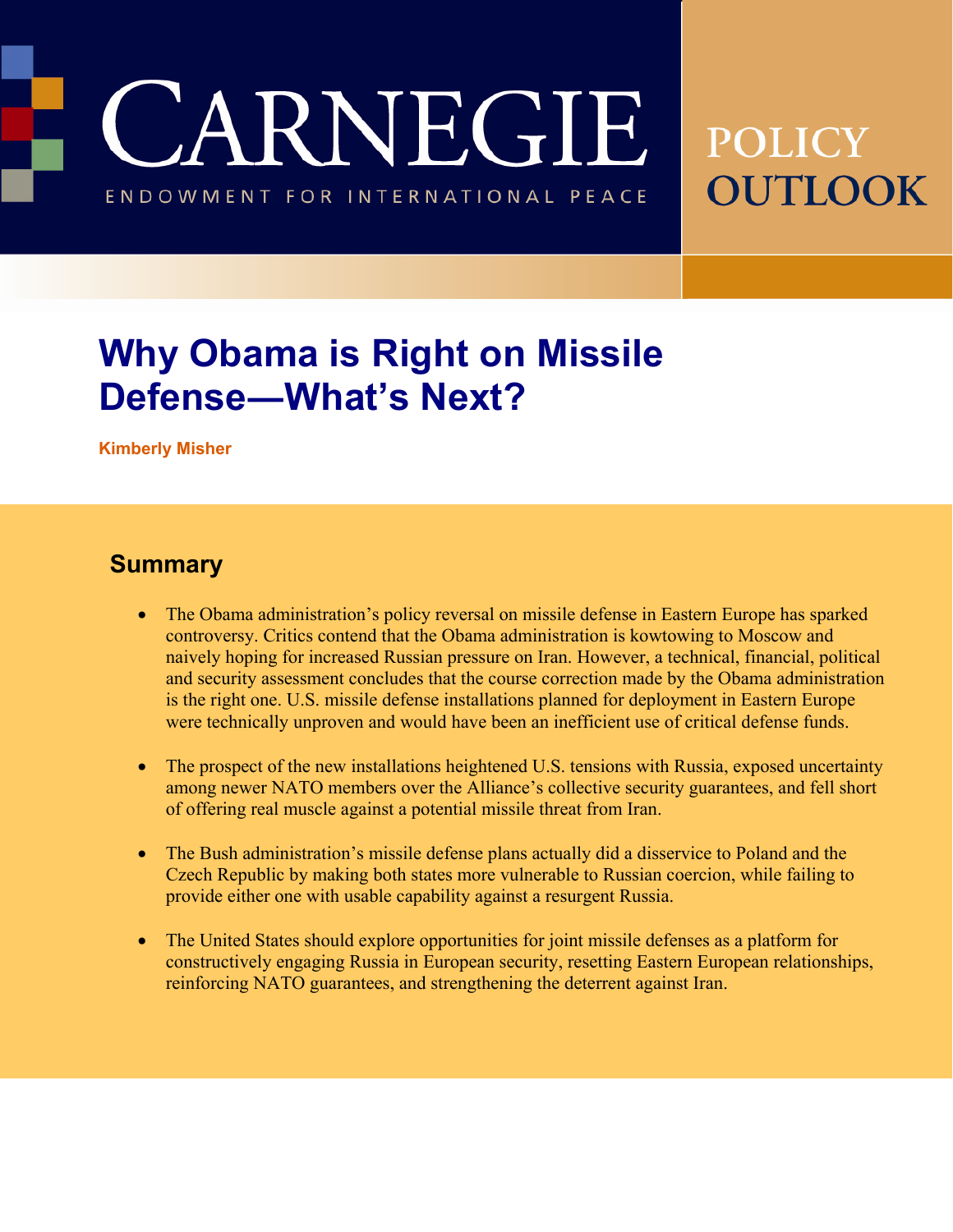When the Obama administration placed the U.S. missile defense program's European installations under review, it stated that the United States would "continue to develop missile defenses to counter a growing Iranian capability, provided the technology is proven and it is cost-effective."<sup>1</sup> The United States would move forward, the administration announced, through "consultations with ... NATO allies and Russia."<sup>2</sup> A little after midnight on Thursday, September 17, 2009, President Obama telephoned Czech Prime Minister Jan Fischer and Poland's Prime Minister Donald Tusk to inform them that the review had been completed. The United States will not move forward with the planned installations in the Czech Republic and Poland, but will increase efforts to defend itself and its allies against ballistic missile attack under a new approach utilizing proven, available, and affordable technologies that would address the immediate short- and medium-range missile threats from Iran, namely SM-3 missiles aboard Aegis ships and, later, ground based missiles.

In anticipation of the criticism this change in policy will provoke, evaluating the viability of the Bush administration's missile defense plans in Eastern Europe is vital. This analysis assesses the technical, financial, political, and security implications of those plans and concludes that the course correction made by Obama is the right one.

### **Background**

The United States has debated the feasibility of a missile defense shield since Germany used V-2 missiles against Allied targets in World War II. As missile range, accuracy, and warhead type progressed in the 1950s, so too did interest in anti-ballistic missile (ABM) defenses. Advancing Soviet technologies spurred missile defense research forward, and the October 1964 detonation of China's first atomic device prompted the United States to announce deployment of its first ABM system—Sentinel (based on Nike-X)—in September 1967. Developed as a thinly layered missile defense against  $N^{th}$ country threats, the Nixon administration later halted its deployment. Following a reevaluation, the program was renamed Safeguard and reoriented as a thick defense to protect U.S. Minuteman II silos against Soviet intercontinental ballistic missile (ICBM) attack. Safeguard became operational in October 1975; however, by November, both the U.S. House of Representatives and Senate voted to terminate the program, as the Soviet Multiple Reentry Vehicle (MIRV) system could easily overwhelm its defenses. The multiple tasks of these early programs (defense against surprise or accidental launches,  $N<sup>th</sup>$  country threats, Soviet ICBMs, and as a bargaining chip in bilateral arms control negotiations) heightened confusion and debate over missile defenses.<sup>3</sup> Forty-two years later, this debate continues with mounting confusion and criticism.

Missile defenses again rose to prominence with the election of George W. Bush in January 2001. As a candidate, Bush firmly backed a national missile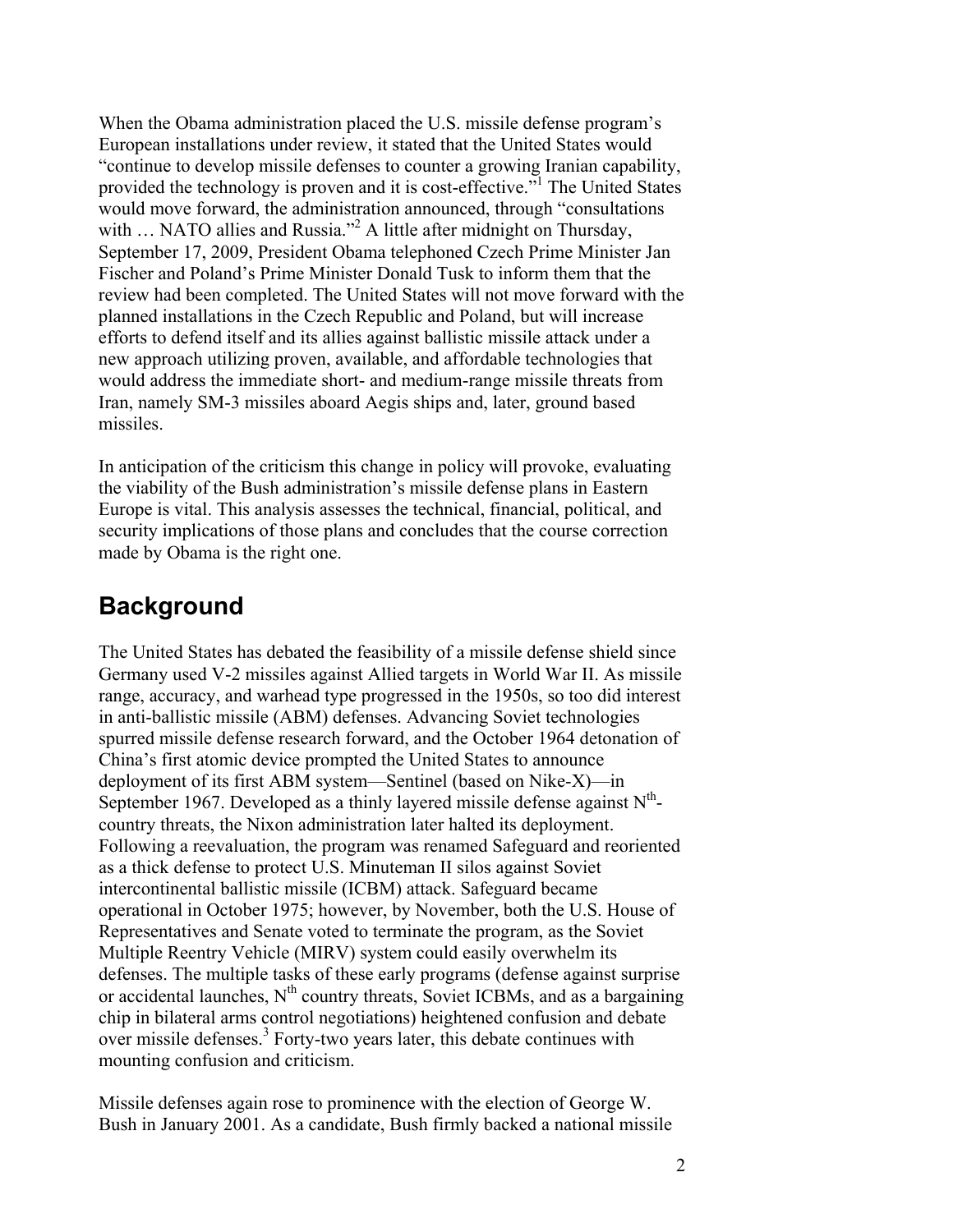defense program, and upon winning the presidency, he tasked Secretary of Defense Donald Rumsfeld to consult with the United States' European allies. Following the completion of the 2002 Nuclear Posture Review, which declared the administration's intent to develop robust missile defenses, the United States moved more concertedly to firm up European support. In December 2002, the Bush administration issued National Security Presidential Directive-23 (NSPD-23) on ballistic missile defense and formally withdrew the United States from the bilateral ABM treaty with the Russian Federation so that it could develop missile defenses to protect the United States, its forward deployed troops, and its allies. Asserting that U.S. security strategy needed to advance beyond Cold War–style retaliatory-deterrence, and arguing that defensive systems have the potential to stabilize the security environment,<sup>4</sup> the Bush administration pursued missile defenses to hedge against future aggression from rogue states. Two years after withdrawing from the ABM Treaty, the United States installed missile defense sites at Fort Greely, Alaska, and Vandenberg Air Force Base, California. In July and August 2008 respectively,<sup>5</sup> the Bush administration signed missile defense agreements with the Czech Republic and Poland. Upon doing so, however, the administration tied missile defense to broader European security issues, most notably initiating a crisis of confidence in its bilateral relationship with Russia and exposing uncertainty among newer North Atlantic Treaty Organization (NATO) members in the Alliance's collective security guarantees.

### **Iranian Capability**

The Obama administration cited the Iranian threat as an important consideration in the pursuit of missile defenses in Europe. Iran's advancing ballistic missile facility, combined with its refusal to halt enriching uranium, has fueled widespread accusations that Iran is seeking a nuclear weapons capability.<sup>6</sup> But what is the nature of the missile threat from Iran? Is the threat imminent? Too often, capability is often conflated with intent; thus, it is also important to consider whether the threat is likely to be realized. And if so, would installations in Poland and the Czech Republic, the so-called third site, have been effective?

Iran currently has four liquid-propellant, single-stage, ballistic missile systems: Shahab-1 (based on SCUD-B, 315 km range), Shahab-2 (based on SCUD-C, 375 km range), Shahab-3 (based on Nodong, 930 km range), Shahab-3M/Ghadr-1 Kavoshgar (modifications on Shahab-3, 1100 km range). Additionally, in February 2009, Iran launched a satellite by means of a twostage, liquid-propellant system—the Safir space launch vehicle.<sup>7</sup> In April 2006, Israel's military intelligence chief reported that North Korea had sold Iran a 3,000 km range liquid-propellant ballistic missile (Musudan/BM-25 based on the SS-N-6), however, Iran has not acknowledged possession of this missile.<sup>8</sup> Iran has a solid-fuel missile program, which includes shorter-range missiles Tondar-69 (based on CSS-8, 150 km range) and Fateh-110 (300 km range). Iran also claims to have tested a solid fuel version of the Shahab-3 and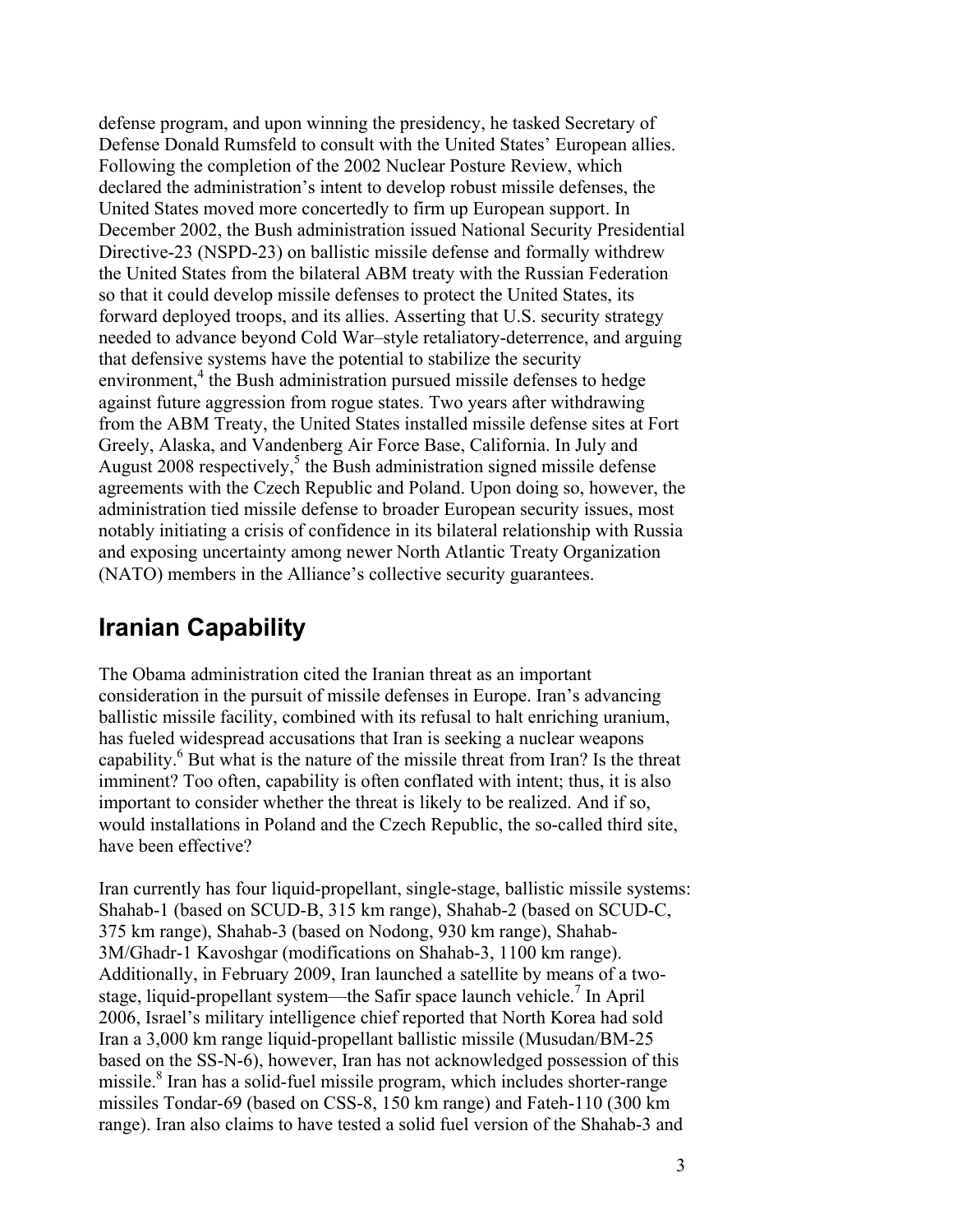a 3000 km solid-fuel missile—Sejjil. After a May 20, 2009 successful test of the Sejjil, U.S. Secretary of Defense Robert Gates speculated that the range was closer to  $1200-1500$  km.<sup>9</sup>

Proponents of the third site argue that Iran's advancing missile capabilities should prompt the immediate construction of the European system in Poland and the Czech Republic. Iran's behavior is viewed as "unpredictable, dangerous, and not constrained by traditional forms of military deterrence, diplomacy, or arms control."10 Not only has Iran threatened Israel, but it continues to provide funding and weapons to insurgent terrorist groups (including missiles) and seems intent on developing a nuclear weapons capability. Also, Iran has shown prodigious ability to advance its missile systems. Uzi Rubin, former head of Israel's Defense Organization, notes that in four months, Iran "demonstrated a mastery of three different rocket propulsion techniques (liquid, liquid storable, large diameter solid), three different thrust rectoring technologies (graphite, jet vanes, tungsten jet), two systems of stage operation, and one embryonic multiple warhead nose fairing."<sup>11</sup> With its successful launch of Safir, Iran joins eight countries with an indigenous space-launch capability—a technology that can lead to intermediate-range ballistic missile (IRBM) and ICBM development. Finally, the progress of Iran's missile program cannot be viewed in a vacuum. Iran has received substantial outside assistance.<sup>12</sup> North Korea's 2009 launch of Unha-2 is, therefore, particularly troubling. Although the third stage failed, Massachusetts Institute of Technology Professor Theodore Postol acknowledges that if the first two-stages were made available, Iran could deliver payloads of 2,000 kg approximately 5-6,000 km (capable of reaching most of western and northern Europe).<sup>13</sup> For these three reasons, advocates of missile defense argue that the United States must begin construction on the European site immediately.

But how imminent is the threat? Iran's missile systems are based on foreign designs and components. Iran has not demonstrated an ability to produce liquid-propellant rocket motors indigenously. Besides the obvious difficulties inherent in reverse engineering, Iran's missiles utilize SCUD technologies, which are notably difficult to upgrade in both range and payload. These challenges are augmented by a weak infrastructure, insufficient access to the high-tech materials market, and a deficient research and development foundation, industrial base, and labor force. To develop an IRBM or ICBM capable of threatening all of Europe or the United States, Iran would have to achieve substantial breakthroughs in rocket motor, flight control guidance system, reentry vehicle heat production, and testing technologies.<sup>14</sup> Conservative U.S. intelligence estimates suggest that Iran could have this capability by 2015.<sup>15</sup> If Iran were to utilize its current technology to produce an IRBM/ICBM, the missile would likely be bulky, unwieldy, and vulnerable to preemptive attack.16 As stated above, external assistance, especially North Korean sale of Unha-2 technology or perhaps know-how from other foreign sources, would change this calculation.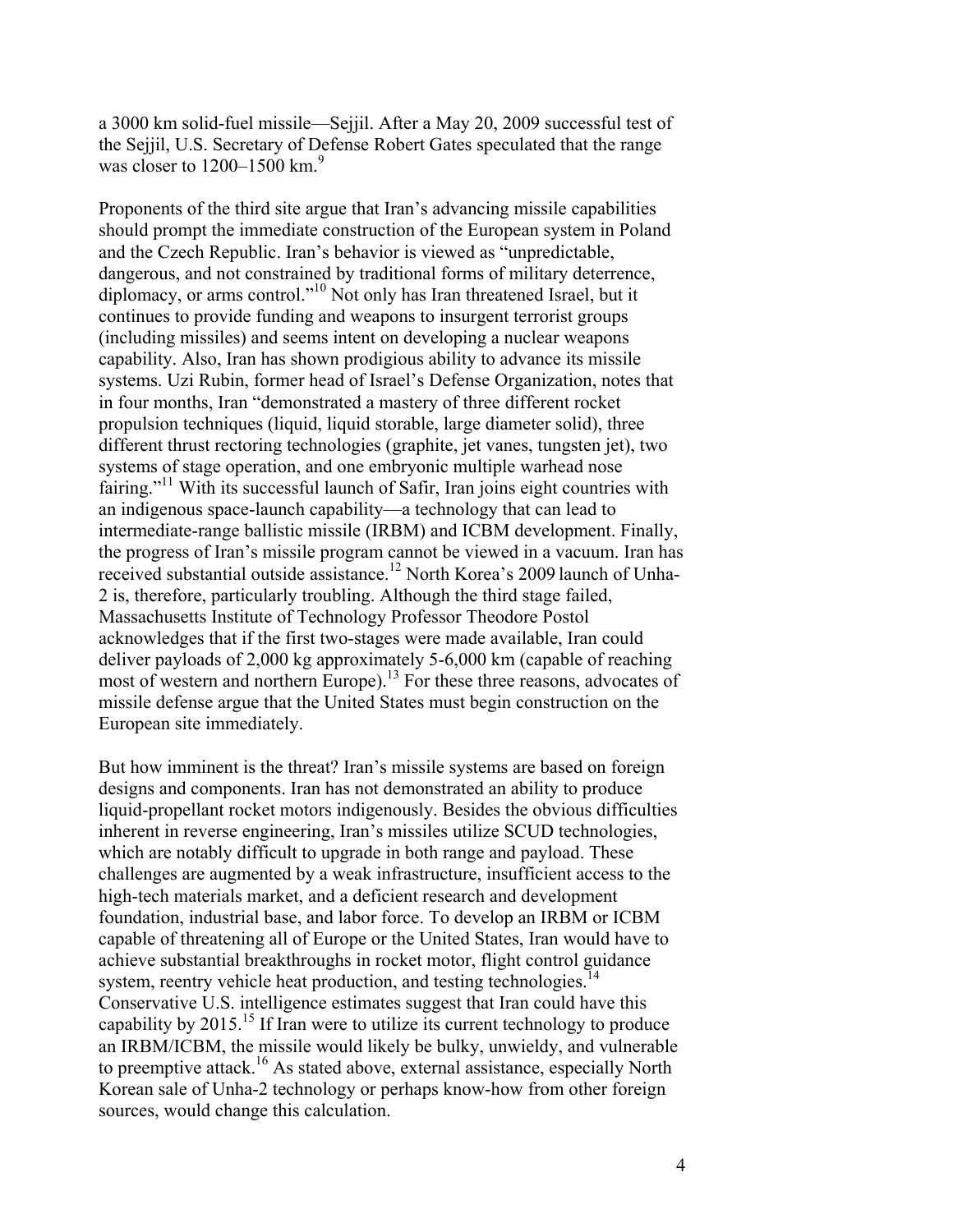The potential for Iran to gain longer-range capabilities cannot be ignored. This raises the second question: How likely is it that the threat will be realized? Putting aside current and future capability, what is Iran's intent? Given the massive retaliation that would be justified by either an attack on Europe or the United States, would Iran attack the United States, its forward-deployed troops, or its allies directly? Iran certainly directs its deterrence against the United States, and as such, its power projections in the Middle East spar with U.S. interests. Yet Iran's menacing behavior is anything but suicidal. Instead, it can be analyzed as a strategy to maintain the regime and project power regionally. The recent presidential elections in Iran demonstrate the regime's focus on maintaining internal control. Internationally, it seeks to widen its influence and achieve regional hegemony through attempts at undermining other states' influence in the region, including by supporting political and armed resistance groups such as Hizbollah and Hamas. Iran and its allies seek to gain and project political power and use small-scale violence to do it, but Iran's preference not to engage its enemies directly is an important strategic calculation aimed at protecting its regime from massive retaliation and intervention. These Iranian allies also operate as a form of extended deterrent against the United States and Israel. Iran's ballistic missiles fit into a strategy of regime protection through retaliatory deterrence of overt, large-scale aggression. It seems unlikely that Iran would be unaffected by U.S. deterrence and act in a manner detrimental to its survival.<sup>17</sup>

If Iranian leaders did decide to attack the United States, its forward-deployed troops, or U.S. allies with missiles, how effective would the European missile defense installations have been? The defenses proposed for Poland and the Czech Republic would cover northern and western Europe, even though Iran's current capabilities only threaten southeastern Europe and U.S. interests in the Middle East. If Iran succeeded in gaining longer-range capabilities and launched a strike against the United States and its allies and interests, it would almost certainly launch more than one or two missiles. Poland was slated to house ten interceptors. The MDA stated that up to five interceptors would be launched at each target to increase the probability of a successful hit. If Iran develops more than two long-range missiles, the European site would have been overwhelmed (unless, of course, the United States upgraded the site). Given the repercussions of an attack, and the relative ease of producing missiles after the first assembly, it seems unlikely that Iran would fire such a limited number of missiles. Finally, the distance between the proposed x-band European mid-course radar (EMR) in the Czech Republic and projected Iranian launch sites is approximately 3000-3500 kilometers. This distance could allow Iran to orient the warheads to decrease radar facility. Postol surmises that to "beat" missile defense, Iran could launch its warheads towards the EMR "nose-on,"18 thereby reducing the cross section of the warhead detectable by the radar and making it much more difficult (if not impossible) for the EMR to discriminate the target with the current number of T/R modules  $(16,896)$ <sup>19</sup>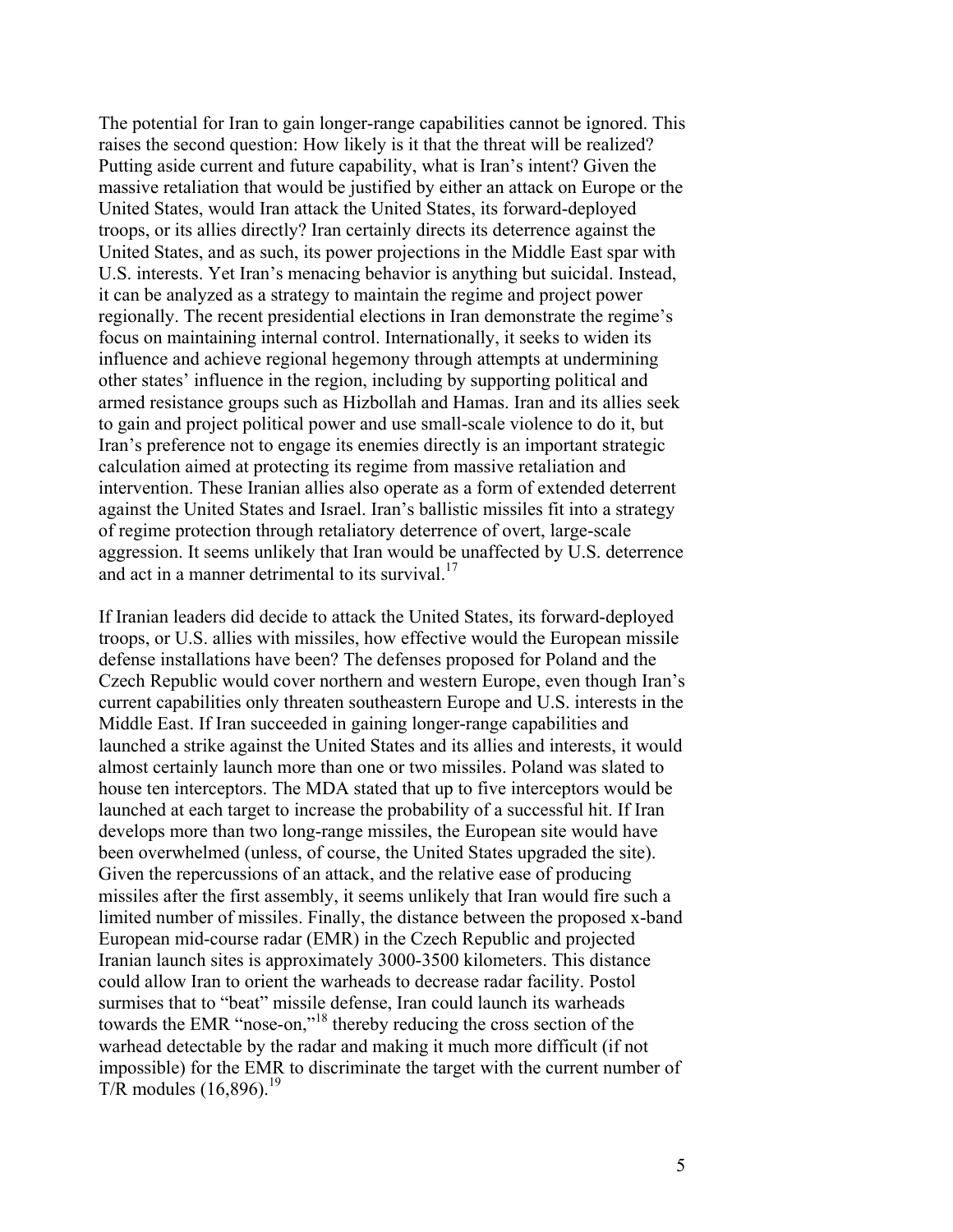While Iran's missile capability is growing, the extent, timeframe, and intent of this growth are not certain. Iran must achieve significant technological breakthroughs in a number of fields and gain access to parts not currently available to it on the international market. It can (and it appears it would have to) seek substantial external assistance. Given the Iranian regime's clear desire to maintain power, it is unlikely that leaders would put their regime in jeopardy by launching a missile attack against the United States or U.S. interests. If Iran does engage in such risky behavior, it is unclear whether the missile defense components planned for Poland and the Czech Republic would have been able to provide reliable security. They could not have covered U.S. interests in the Middle East or southern Europe, and, it seems likely that Iran could overwhelm or outmaneuver the third site.

#### **Technical Feasibility**

To determine the technological feasibility of the now shelved U.S. missile defenses in Eastern Europe, it is necessary to explore the system's operation first. The stated aim of the European system was "to provide a defense of Europe against a limited intermediate and long-range ballistic missile attack from the Middle East and provide additional capability to the current missile defense system located in Alaska and California to defend the United States."<sup>20</sup> To achieve this, the Bush administration plans called for an EMR to be deployed to the Brdy military zone in the Czech Republic, a forward-based x-band radar (FBX) to be stationed in southern Europe (possibly Turkey or Azerbaijan), and ground-based interceptors to be siloed at a former Polish air base in Redzikowo, Poland. The system would be supplemented by U.S. early warning satellites (the U.S. Air Force's Space-Based Infrared System [SBIRS] and MDA's Space Tracking and Surveillance System [STSS]), an early warning radar (UHF) based at Fylingdales Air Base in the UK, and possibly U.S. radar GLOBUS II in Vardo, Norway, and UHF radars in Thule, Greenland, Cape Cod, Massachusetts, and Grand Forks, North Dakota.21

A chain of actions would initiate with U.S. early warning satellites detecting the hot exhaust plume emanating from a missile's rocket motor. This information would be relayed to the FBX—an air transportable, phased-array x-band radar. The FBX would track the missile with greater precision, but because it cannot discriminate targets from decoys, and then the FBX would feed tracking information to the EMR—a large, fixed site phased-array radar with an antenna diameter of 12.5 meters. The EMR's antenna is covered in transmit/receive (T/R) modules that enable collection of high resolution data necessary to perform important discrimination functions. Unlike the FBX though, the EMR is not capable of scanning large swaths of sky. The EMR would continue to analyze the target for details, while the Fylingdales UHF radar would begin to track the missile to gather more accurate cuing information. The Fylingdales radar is a large, phased-array radar with a higher and larger antenna than either the EMR or FBX radar. As a result, it is able to search large areas of sky for possible targets at a range of 3000 km. The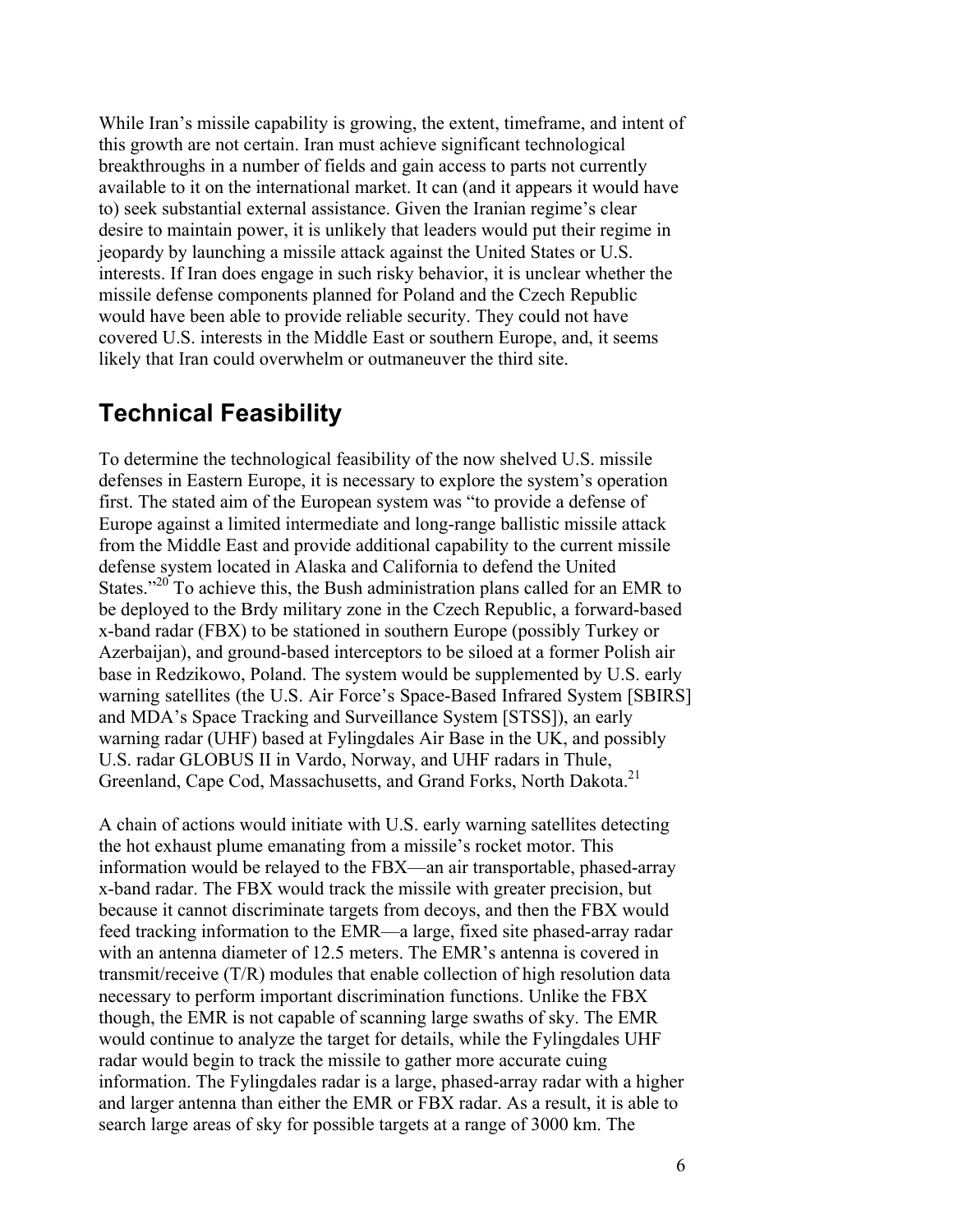UHF's tracking information would be fed back to the EMR. When the EMR identifies the targets, the interceptors in Poland would be fired. The groundbased interceptors are infrared-homing kill vehicles accelerated by a twostage rocket derived from U.S. Minuteman II ICBM technology. The EMR would relay positioning information to the kill vehicle, which would use its infrared capabilities to discriminate, on a one-to-one basis, between warheads and decoys. This information would be used to make precision adjustments to the kill vehicle's trajectory to better enable it to home in on, and destroy, the target by direct high-speed collision.<sup>22</sup>

Is this scenario possible? Advocates for the third site acknowledge that the missile defense system of today is not prepared for engagement. However, they contend that system testing has been successful. Heritage Foundation scholars Sally McNamara, Baker Spring, and Peter Brookes argue that roughly 80 percent of recent tests across all four missile defense programs  $(GMD, SM-3, THAAD, and PAC-3)$  have succeeded.<sup>23</sup> With continued robust funding and a national security priority, missile defense could prove to be a reliable defensive system in the near term, not to mention the obvious longterm security benefits of an effective system. Proponents contend that continued missile defense testing should occur simultaneously with construction of the third site.

Given the strategic repercussions of missile defense, however, more careful investigation of the program's technological capability is in order, particularly those systems proposed for Eastern Europe. To date, there have been fourteen ground missile defense flight intercept tests, with only 50 percent of those tests fulfilling the mission goal. In Congressional testimony, the longestserving director of the Department of Defense's (DOD) Operational Test and Evaluation, Philip Coyle, emphasized that in the past five years, there have only been six intercept tests, four of which have failed to achieve the main goal of the test—a success rate of 33 percent.<sup>24</sup> Of those six tests, none reflected a realistic environment. None of the tests included decoys, countermeasures, or potential battlefield conditions that would stress the missile defense system. In fact, in the history of missile defense testing, only five early flight intercept tests included decoys (although these decoys were round, not cone-shaped balloons). Tests with a tumbling re-entry vehicle, sophisticated decoys or countermeasures, multiple targets, high-speed engagement, required steering of the kill vehicle, or in less than ideal weather or battle conditions have never occurred.<sup>25</sup> In addition, numerous components of the proposed third site have not been built. The U.S. early warning satellite systems (SBIRS, STSS) are still under development. Both are reported to be over budget and behind schedule. The two-stage interceptor, to have been housed in Poland, has not been created.<sup>26</sup>

These development and testing concerns would be mitigated if improvement required for the system to remain effective would be measurably less expensive than offensive measures to frustrate the system. Yet despite the advanced technology required to field an effective missile defense, the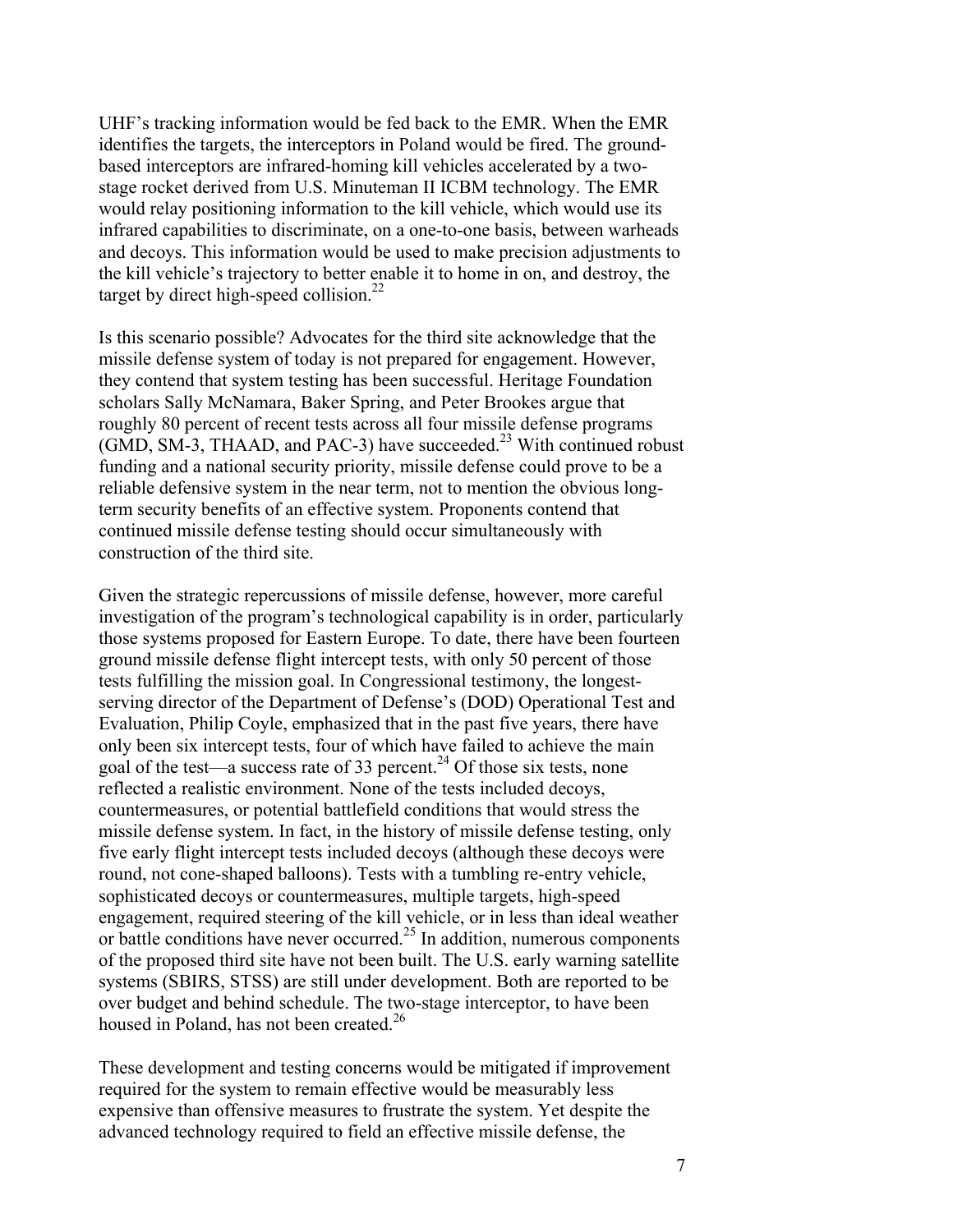technology required to thwart such a system is relatively simple. A number of countermeasures can be deployed to frustrate missile defenses' targeting and discrimination functions. For example, lightweight balloons of different shapes, sizes, exterior coatings, and heat can be used to confuse discrimination functions. Cooled shrouds can make the warhead invisible to search functions, low-powered jammers interfere with the noise signal, spin stabilization can decrease a warhead's radar cross section, small wires places on the warhead nose create chaff and reflect the x-band energy needed for detection, and finally, sub-munitions can overwhelm interception functions.<sup>27</sup> The know-how and technological base required for such offensive countermeasures is comparatively unsophisticated and coincides with the progress required to develop longer-range ballistic missiles.<sup>28</sup> Given that it is relatively simple for missile-capable states to develop effective countermeasures, missile defense systems can be expected to lose cost-benefit comparisons against capable opponents.

In sum, the feasibility of the Bush administration's planned U.S. missile defenses in Eastern Europe is unproven. Testing results have been mixed and inadequate. Numerous components of the third site have not been developed. It remains unclear whether missile defenses can ever outmaneuver obstacles because the operational tests have not stressed the system, nor has the ability of missile defenses to perform against realistic threats under realistic battle conditions been demonstrated. While future technological breakthroughs are possible, the unsophisticated countermeasures available to missile-capable states threaten missile defense systems with perpetual infeasibility.

## **Cost Efficacy**

Developing, testing, and fielding complex weapons systems requires substantial funding. The Bush administration estimated the European sites to cost approximately \$4 billion through  $2015.<sup>29</sup>$  An August 2009 report by the Government Accountability Office (GAO) suggests that the full cost may be much higher.<sup>30</sup> Proponents of missile defenses argue that regardless of the expected large price tag attached to missile defense, its development is essential to defending the United States. They argue that U.S. adherence to the ABM treaty for thirty years has hindered U.S. missile defense progress at a time when the threat arising from missile attack has risen dramatically due to the proliferation of relevant technologies.<sup>31</sup> Fielding effective missile defenses to protect the United States, its forward-deployed troops, and its allies, should be a primary goal of U.S. security. They contend that devoting 2–3 percent of the annual DOD general budget to the Missile Defense Agency (MDA) is not only a reasonable appropriation given the program's complexity, but a necessary allocation given its fundamental security role.<sup>32</sup>

Certainly, no one can expect missile defense to be inexpensive. However, given financial uncertainties in the United States and the importance of continuing to defend the United States and its allies from attack, security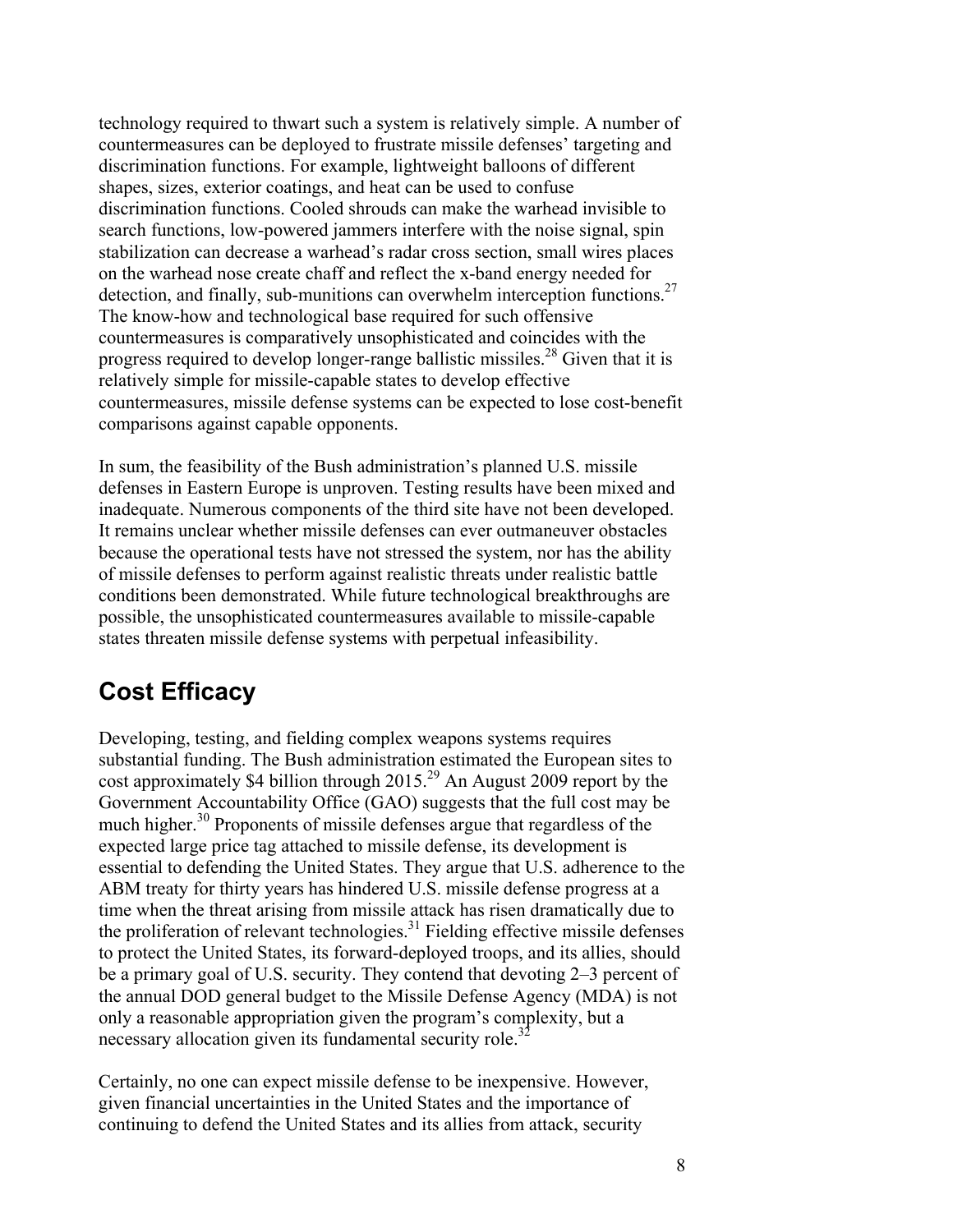funding must be allocated stringently to maximize cost-effectiveness and not take away from other pressing security priorities.<sup>33</sup> In May 2009, Secretary of Defense Robert Gates explained cuts in the MDA program budget by stating, "the security of the American people and the efficacy of missile defense are not enhanced by continuing to put money into programs that … are fatally flawed."<sup>34</sup> Funding should "focus the dollars on real yield and on research programs that have some prospect of yielding an operationally sound concept and one that can come to fruition in our lifetime.<sup>35</sup> The Bush administration plan for European installations of a U.S. missile defense shield should be reviewed in this light.

The DOD MDA funds European missile defense installations. Philip Coyle estimates that since 1983, the United States has spent approximately \$150 billion on missile defense.<sup>36</sup> As stated above, the European installations are projected to cost upwards of \$4 billion through 2015. However, the GAO has been unable to determine missile defense costs for the past six years due to imprecise budgeting within the MDA. This is partly due to the unique acquisition system utilized by the MDA. The GAO has criticized the DOD for creating system requirements that are "too early, too high, and too inflexible."<sup>37</sup> DOD funding procedures typically motivate exaggerating anticipated performance to gain financing, after which weapons systems development programs experience cost overruns, schedule lags, irrelevance, and technological obsolescence.<sup>38</sup> For these reasons, the MDA pursues spiral development—a type of dynamic evolutionary acquisition system otherwise known as capability-based acquisition. Spiral development aims to avoid technological obsolescence by allowing for innovation through quick deployment of an initial limited capability. Systems then incrementally increase capability, taking advantage of technical developments and adapting to changing security environments. This "spiral" development provides a mechanism to incorporate and encourage new ideas during system maturity. It also seeks to reduce the risk of new technologies by requiring a high level of readiness before formal incorporation into the project. $3^{\circ}$ 

This type of acquisition system may allow for added flexibility and optimal promotion of new technologies; however, missile defense is not an average DOD weapons system program. The GAO estimates that DOD acquisition historically takes more than ten years to develop and field a weapons system.<sup>40</sup> Due to its complex nature, the United States has been acquiring missiles defenses for sixty-three years. Certainly, a program that has coursed six decades requires mechanisms that take advantage of new technologies and adjust to international developments; however, capability-based acquisition is prone to runaway costs, delayed engagement of critical criteria, and deployment of weak systems at (sometimes) high political cost.

Spiral development's lack of defined baseline requirements prevents the MDA or the GAO from being able to accurately gauge budget costs. Programs with the most promise—that is, those programs that are costeffective on the margins—should be given priority funding within DOD.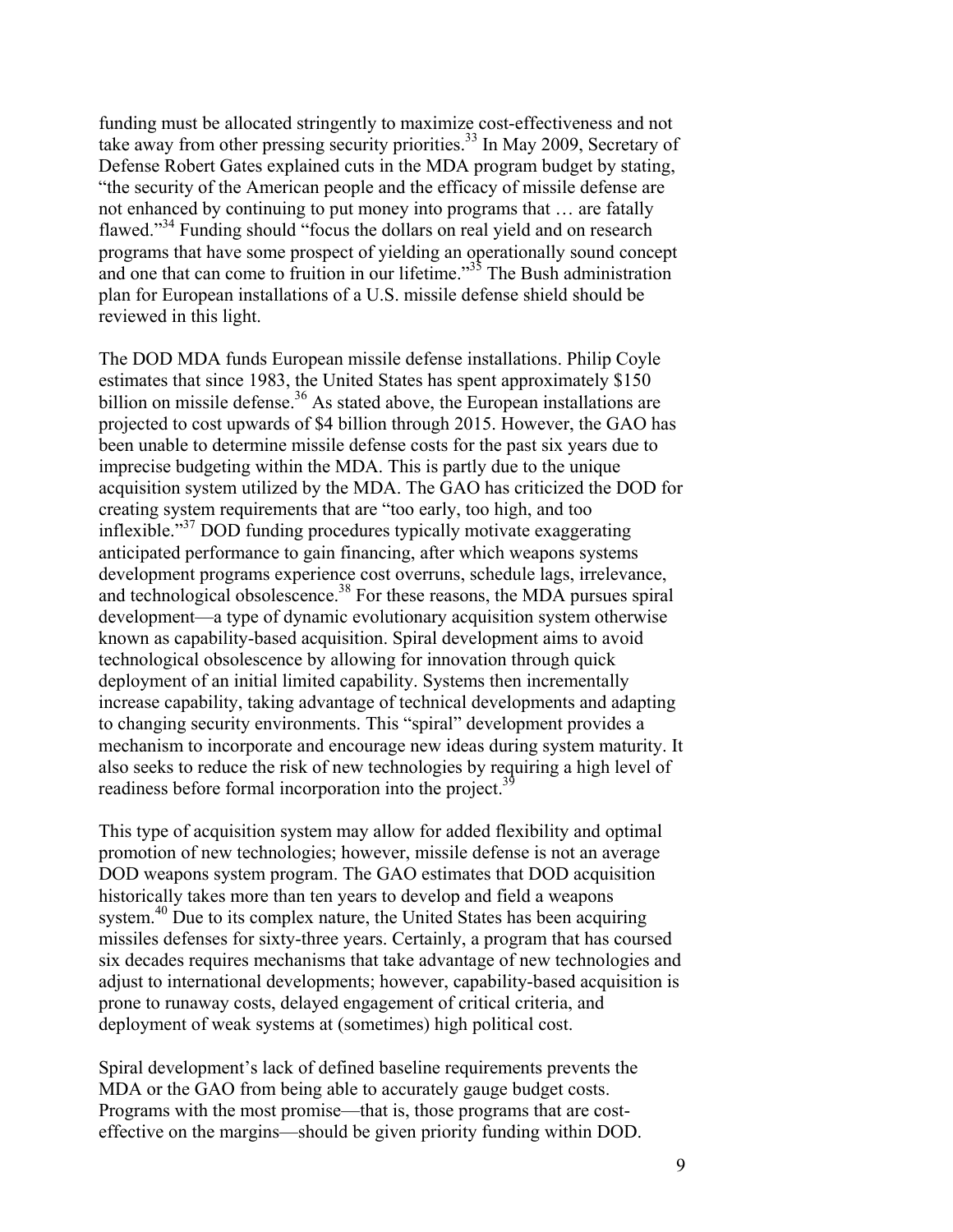Without a final architecture, or incremental baselines, it is impossible to gauge the efficiency of missile defense's \$150 billion (or the third site's cost) or cross-compare missile defense with other systems to determine optimal use of critical funds. Second, incremental acquisition allows the MDA to achieve success on supplemental components, while delaying engagement of critical criteria.41 Funding on a component may be successful and effective, but if the larger system is not functional, the component's financing is inefficient.<sup>42</sup> Finally, spiral development's promotion of quick deployment of limited capability has cost the United States more in political capital than it has gained in security. The nature of the acquisition program promotes the deployment of weak systems with the understanding that they will be upgraded later. In the near term, this has led to increased tensions with Russia, without promising real muscle against Iran. The failure of the MDA to "assess" the full costs of the sites,"43 combined with a lack of clear baselines and imprecise budgets, prevents an accurate assessment of the cost-effectiveness of missile defense, and the European installations in particular.

#### **Political Repercussions**

But what if missile defense installations in Poland and the Czech Republic are like St. John's wort? The remedy costs money, and is unproven, but does not have any side effects (besides the cost), so why not try it? It cannot hurt. Exploring how the system's deployment could affect U.S.–Russian relations and the United States' NATO allies helps assess whether Bush-era plans for U.S. missile defenses in Eastern Europe are harmless

#### *Russia*

Since President Reagan's launch of the Strategic Defense Initiative in 1983, Moscow has been skeptical of U.S. missile defense initiatives, viewing them as furtive strategies to gain strategic dominance. The United States remains the only state that could devastate Russia in a nuclear attack and survive the consequences. As such, Russian military strategy remains centered around maintaining offensive and defensive balance with the United States. It came as no surprise then that the Kremlin fiercely protested U.S. plans for missile defense installations in Europe.

Russian concerns can be divided into two categories―strategic and technological. On the first, Russia was alarmed by the manner in which the Bush administration decided to pursue missile defense—unilaterally. In Russian defense thinking, missile defense is a key capability whose development can easily upset strategic parity and the foundation for secure relations by initiating the weaponization of space and an offensive and defensive arms race. Accordingly, Moscow expected "consultations, not notifications"44 on the U.S. decision to pursue European installations of its larger missile defense program. The way the Bush administration decided to move forward with the third site also unnerved the Russian government because it was seen as symptomatic of a larger pattern of U.S. unilateralism.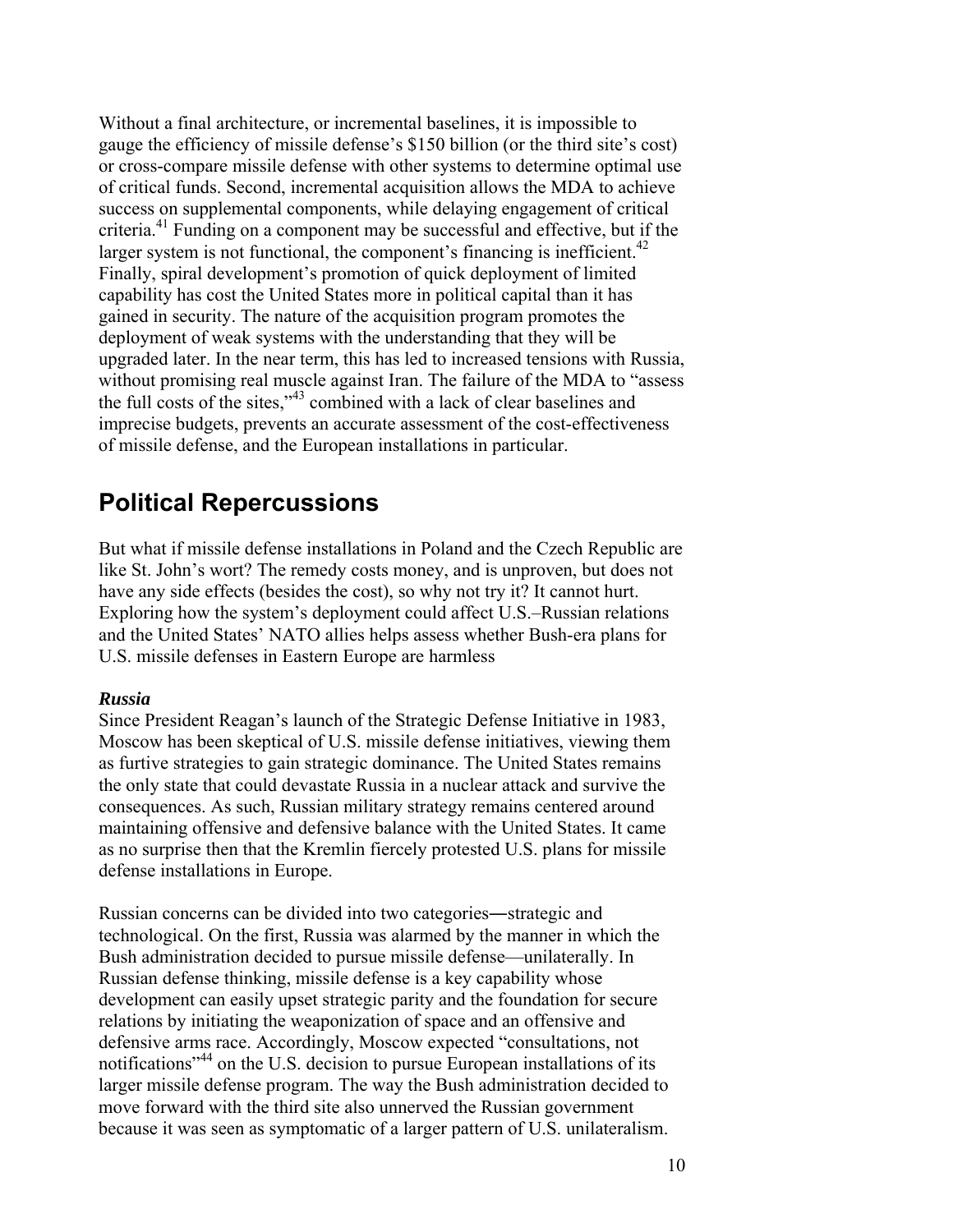Since the fall of the Soviet Union, Russia has felt slighted by its former rival. Moscow has accused the United States of marginalization, disregard for Moscow's concerns, and a failure to respect Moscow's regional interests. Russia points to NATO's Operation Allied Forces in Yugoslavia in 1999 as an example of the United States' (and the West's) failure to respect Russia's legitimate regional security concerns and international law. Russia perceived NATO action as bypassing the United Nations Security Council and violating the Founding Act of the U.S.–Russia Council. It underscored Russia's weakness, reinforced a perception in Moscow that "might makes right," and substantiated a "deep mistrust of the 'double standards' of the western powers in enforcing their normative agenda."45 This distrust also stems from NATO's decision to expand eastward. The decision to incorporate former Soviet states and satellites into NATO, in two separate expansion rounds, severely damaged U.S.–Russian relations and reinforced a deep distrust among the Russian elite of U.S. policies and interests in the region. The unilateral decision to base U.S. missile defense installations (already a highly controversial program) in Poland and the Czech Republic, regardless of the intercept threat those installations pose, is viewed as an attempt to cement the U.S. presence in the region.

Certainly, the United States should not accept Moscow's claims to spheres of influence; however, it should acknowledge Russia's regional concerns. Russia is the largest and most powerful state in the region. It shares land borders with fourteen states (eight to the west) and provides significant energy exports and trade to Europe (the European Union's largest gas exporter, and third largest trading partner).46 Regardless of whether or not its concerns or motivations are legitimate, the United States does not benefit from ignoring Russian anxieties. Instead, estranging Russia could lead to an increase in the number of missiles aimed at Europe and a dangerous escalation of tensions.<sup>47</sup>

Russia has three main technical concerns with the Bush administration's proposed third site installations. First, Russia believes that interceptors based in Poland could target Russia ICBMs launched west of the Ural Mountains. The MDA denies this ability, calculating a 6.3-7.5 km/sec burnout speed for U.S. interceptors in Poland.<sup>48</sup> At such a rate, these interceptors would be unable to overtake Russian ICBMs. American analysts George Lewis and Theodore Postol disagree. Drawing on MDA claims about the system's ability to defend Hokkaido, Japan from an Iranian attack, Lewis and Postol estimate that the MDA posits that the interceptor speed is around 9 km/sec. They add that the MDA overestimates the Russian ICBM speed by 15 percent and the lag time between target and interceptor launch. Using this data, Lewis and Postol calculated that interceptors launched from Poland could catch Russian ICBMs.49 Lewis' and Postol's claims have been verified by numerous reputed physicists, including Pavel Podvig, Richard Garwin, Philip Coyle, and David Wright.<sup>50</sup> The MDA countered Postol and Lewis' claims as "overly optimistic," "hypothetical," and not "derived from actual hardware and software performance."<sup>51</sup> Yet, if Postol's and Lewis' analysis is based on claims MDA makes in arguing for the system's value in defending Japan,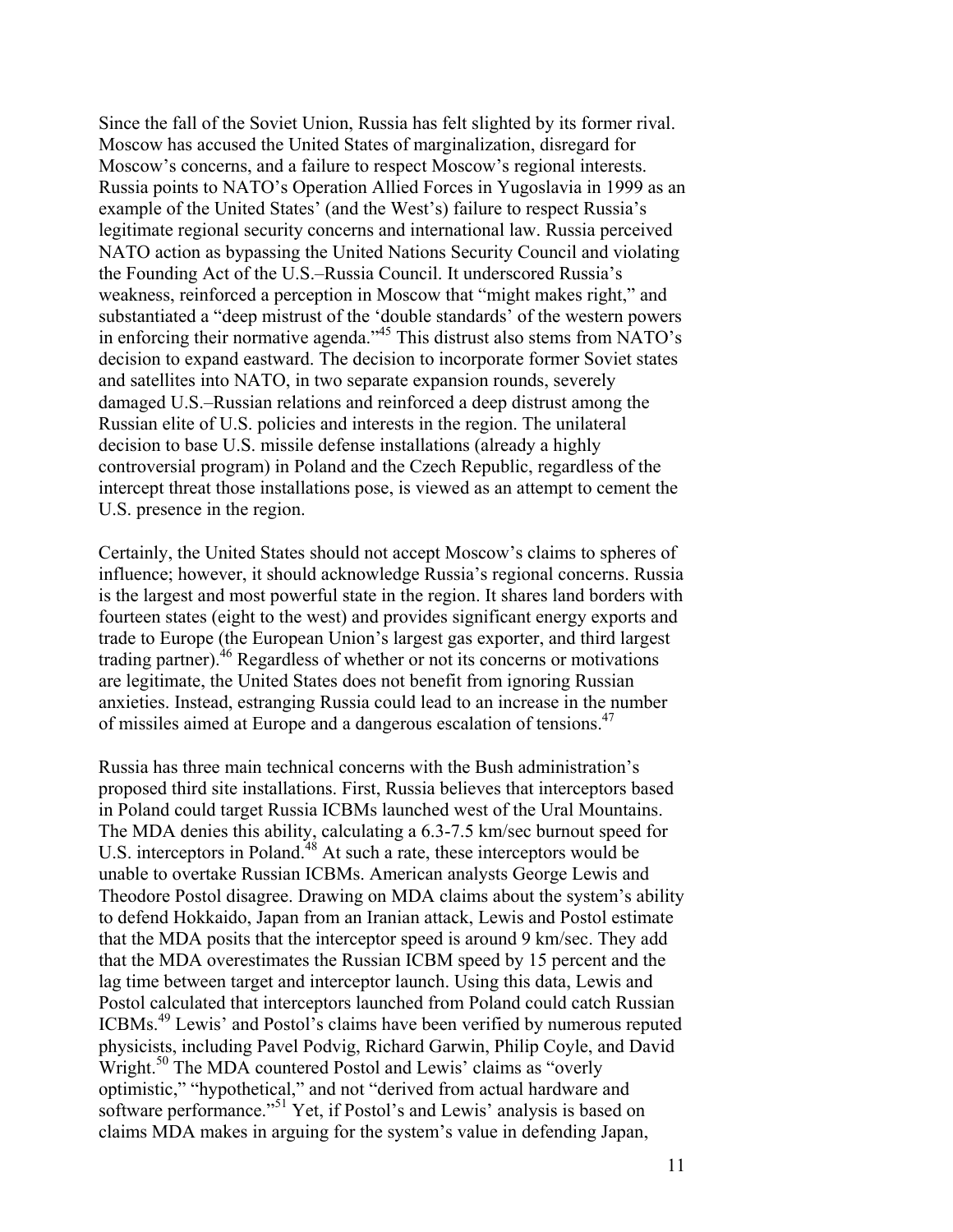MDA would now appear to be wanting to have it both ways.<sup>52</sup> In any case, if some missile defense experts in the United States conclude the interceptors could catch Russian ICBMs, it is certain that a similar debate is occurring within Russia. Second, Russia is similarly worried about the capabilities of the EMR previously planned for deployment to the Czech Republic. Due to its location, the EMR radar is purported to have a substantially larger cross section of Russian missiles launched from the east than it would have of Iranian missiles launched from the south.<sup>53</sup> Third, and most pertinent, Russia is gravely concerned about the upgrade potential for such a missile defense system. The Kremlin acknowledges that ten interceptors do not pose a serious threat to Russia's strategic deterrent. Russian Deputy Prime Minister Sergey Ivanov explains that the real threat is that "the potential U.S. missile defense European site is not just a dozen anti-ballistic missiles and a radar. It is part of the U.S. strategic infrastructure aimed at deterring Russia's nuclear missile potential."54 Russia views the system as part of a global architecture to be expanded upon. Russian analysts point to NSPD-23, which states that [European sites] will be developed "as a starting point for fielding improved and expanded missile defenses later<sup>55</sup> as evidence of U.S. designs to increase the capability of the system. Russia is well aware that the proposed U.S. missile defense system is inadequate against a future Iranian missile threat. Ten interceptors is hardly a security umbrella. It is clear that to adequately provide for European security more interceptors would be required and the EMR radar in the Czech Republic would have to be upgraded. The EMR has the capacity to hold 300-400,000 second generation T/R modules on its antenna.56 Such an increased capability would dramatically increase the ability of the EMR to discriminate Iranian warheads and would radically amplify its ability to discriminate Russian ICBMs. $57$ 

These concerns have had serious repercussions on the bilateral U.S.–Russian relationship. The issue of missile defense has soured relations, exacerbated tensions, and undermined trust. Prime Minister Putin has threatened Russian withdrawal from arms control agreements, development of a new generation ICBM, upgraded Russian missile defenses, and forward-basing of nuclear weapons in Belarus as possible responses to U.S. missile defenses in Eastern Europe. Most recently, Russia has sought to use its leverage in Strategic Arms Reduction Treaty (START) follow-on negotiations to push back current U.S. plans for missile defense by emphasizing the link between strategic offensive and defensive capabilities. Any missile defense, even one that has a slim probability of succeeding and does not immediately threaten a state's secondstrike capability, increases hypothetical risk that a missile will not hit its target. To guarantee success, Russia will aim additional missiles at critical targets, thus necessitating more missiles/warheads. In the Russian view, strategic offensive cuts are, therefore, increasingly unpalatable in the context of defensive system deployment.<sup>58</sup> It is notable that this logic directly counters the Bush administration's claim that defensive systems stabilize security environments. Unless the system is cooperative and inclusive, it is clear that it will contribute to vertical arms proliferation.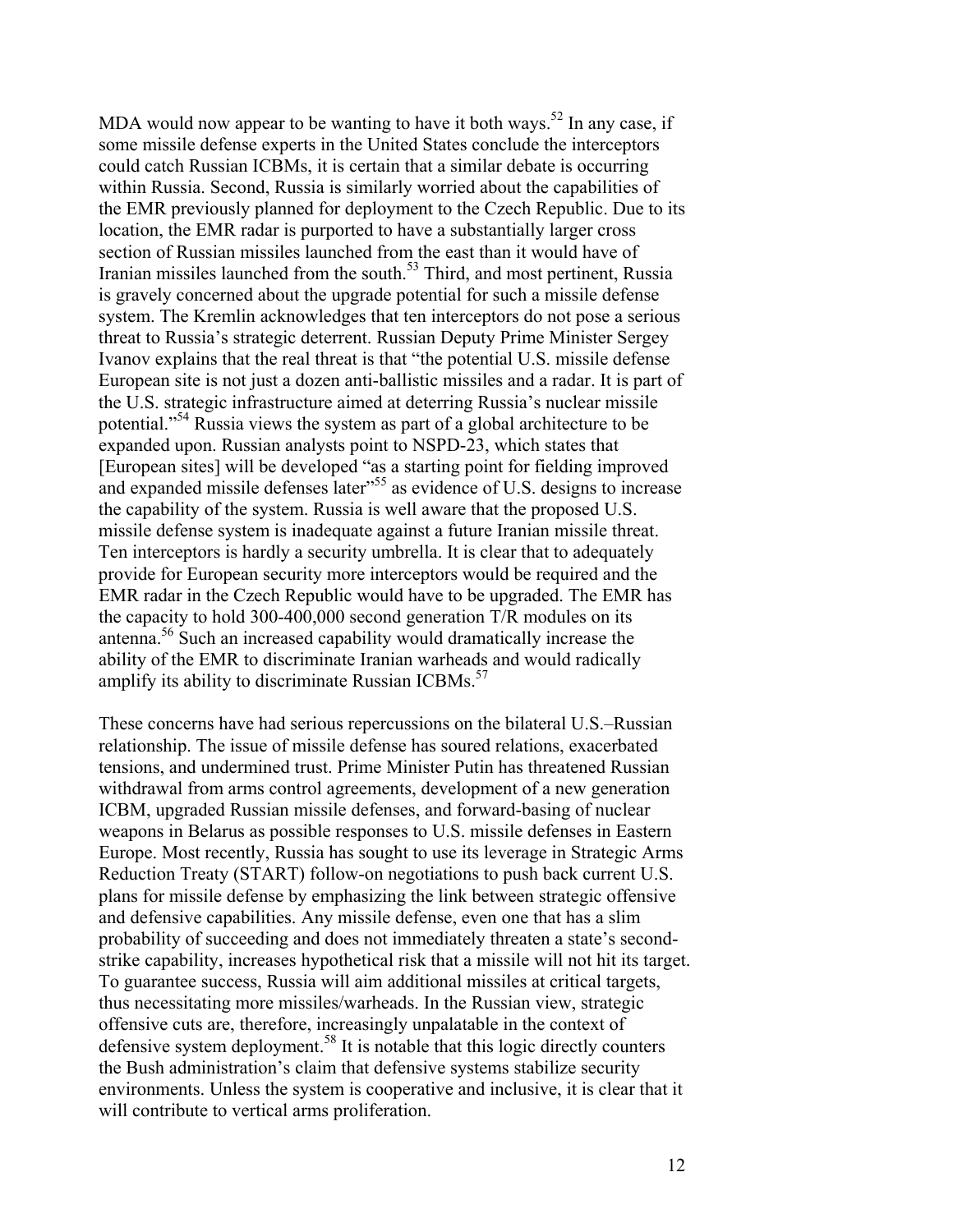In the months leading up to the July 2009 U.S.–Russia summit on START, Russia sought to underline this logic, threatening to deadlock START negotiations that are required to reach agreement by the end of 2009 to maintain the treaty. At a June 2009 press conference in Amsterdam, Russian President Dmitri Medvedev "emphasize[d] that weapons reductions are possible only if the United States addresses Russian concerns."59 Special assistant to the president and senior White House director for Russian and Eurasian Affairs, Michael McFaul, responded in turn, defiantly asserting that the United States is "not going to reassure or give or trade … anything with the Russians regarding NATO expansion or missile defense."<sup>60</sup>

In the event, missile defense did not hold hostage a broader agreement on a follow-up START framework. Presidents Obama and Medvedev signed a Joint Understanding agreeing to pursue "further reductions and limitations of their nations' strategic offensive arms<sup> $50$ </sup> (a cut down to 500-1100 delivery vehicles and 1500-1675 associated warheads). The Joint Statement includes a seeming American compromise; item five, which states that "a provision on the interrelationship of strategic offensive and strategic defensive arms<sup>"62</sup> should be included in the new treaty. According to some arms control experts, this provision would merely state the obvious. However, the inclusion of such a linkage gives President Medvedev substantial breathing room to continue START negotiations in a constructive manner. Missile defense has become a boon to many Russian politicians, who utilize a tough line against the U.S. third site to boost their own popularity. Medvedev also benefits domestically from such tough talk, although the potential threat that Moscow believes the U.S. missile defense poses should not be ignored. However, engaging in bilateral arms control negotiations with the United States boosts Moscow's international status and strategic importance. For this reason, the Kremlin in particular seems poised to walk a narrow line between pushing for compromise on missile defense, without pushing hard enough to cause START's expiration without a follow-on agreement. This approach could change in the next round of START negotiations. Even though the Obama administration has reconfigured U.S. plans for European missile defense, Russia is likely to insist on a formalized agreement on general missile defense as part of new START negotiations.

Medvedev's restraint also provided Obama with breathing room. Unlike his predecessor, President Obama has not aggressively pursued the third-site installations and did not provide additional funding for construction of the European sites in the FY2010 defense budget.<sup>63</sup> It is not in the interest of the United States to push an unproven system at the expense of a broader strategic relationship with Russia, especially considering Russia's needed cooperation in solving global challenges in Iran and Afghanistan, not to mention Russia's ability to vex regional security in Europe, perhaps more than a future Iranian threat can. By attaching preconditions to the European missile defense project and placing it under review, President Obama created the opportunity for technical/political liabilities to halt the construction of the third site. These liabilities were not artificial constructs preset to validate the administration's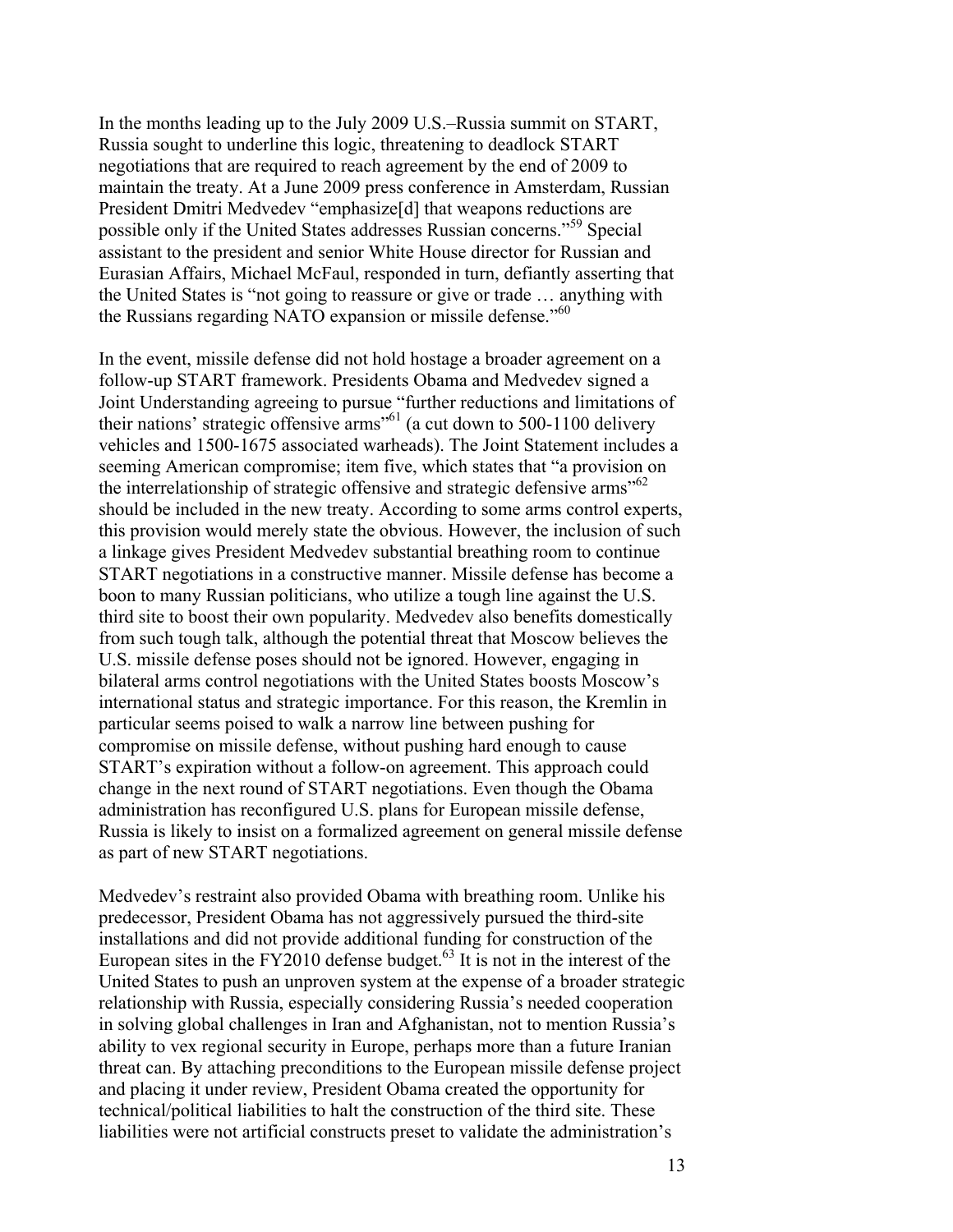position. The review, and subsequent decision not to deploy components to Poland and the Czech Republic, received unanimous support among U.S. Secretary of Defense Robert Gates and the Joint Chiefs of Staff. The administration emphasized adamantly that its decision to reconfigure European missiles defenses has little to do with Russia, and in fact, provides a better capability against a potential Iran missile threat. Opponents who accuse the Obama administration of kowtowing to Moscow and naively hoping for increased Russian pressure on Iran, notably tougher sanctions,  $64$  misrepresent the administration's decision to the detriment of Poland and the Czech Republic.<sup>65</sup> The Bush administration missile defense plans were a disservice to Poland and the Czech Republic by making both states more vulnerable to Russian coercion, while failing to provide either state with usable capabilities against a resurgent Russia.

#### *NATO*

Since 1949, NATO has been vital to transatlantic security. Created to counter the Soviet Union and Warsaw Pact, the subsequent dissolution of both has challenged NATO to redefine its purpose. Although loss of a common enemy and clearly defined raison d'être has highlighted divergence among member states, NATO has not perished, as historically has been the case with alliances whose adversaries have been transformed.<sup>66</sup> Indeed, NATO's intervention in Bosnia and Herzegovina, Serbia, and Macedonia in the 1990s can be viewed as evidence that "the alliance is operationally effective when truly challenged, even if the response is belated, divisive and controversial."<sup>67</sup>

The current missile defense debate highlights two trends that undermine NATO. The first was the Bush administration's discounting of multilateralism, including the continued relevance of NATO. The resulting preference for bilateral or unilateral decisions diminished NATO's role linking European– Atlantic security and underlined the declining relevance of the European theater in U.S. defense policy. The Obama administration's clear preference for multilateralism has the potential to reverse this. However, the Bush administration's bilateral missile defense agreements with Poland and the Czech Republic will continue to haunt the Alliance because they betray a second trend—a lack of confidence among newer member states of NATO's collective security guarantees, specifically Article V commitments.

Promises of collective defense were chief among Eastern European states' reasons for joining NATO. Unfortunately, the threat perception among these newer member states, specifically the fear of Russian coercion, differs dramatically from the assessments of older NATO members. Combined with NATO's refusal to grant Turkey's request for early warning systems and Patriot missiles in 1991 and 2003 as protection against Iraqi threats, Eastern European member states have become increasingly doubtful of NATO's guarantees. As the value of NATO decreases in the security calculations of these newer states, they turn to the United States, and bilateral security agreements, as more credible assurances.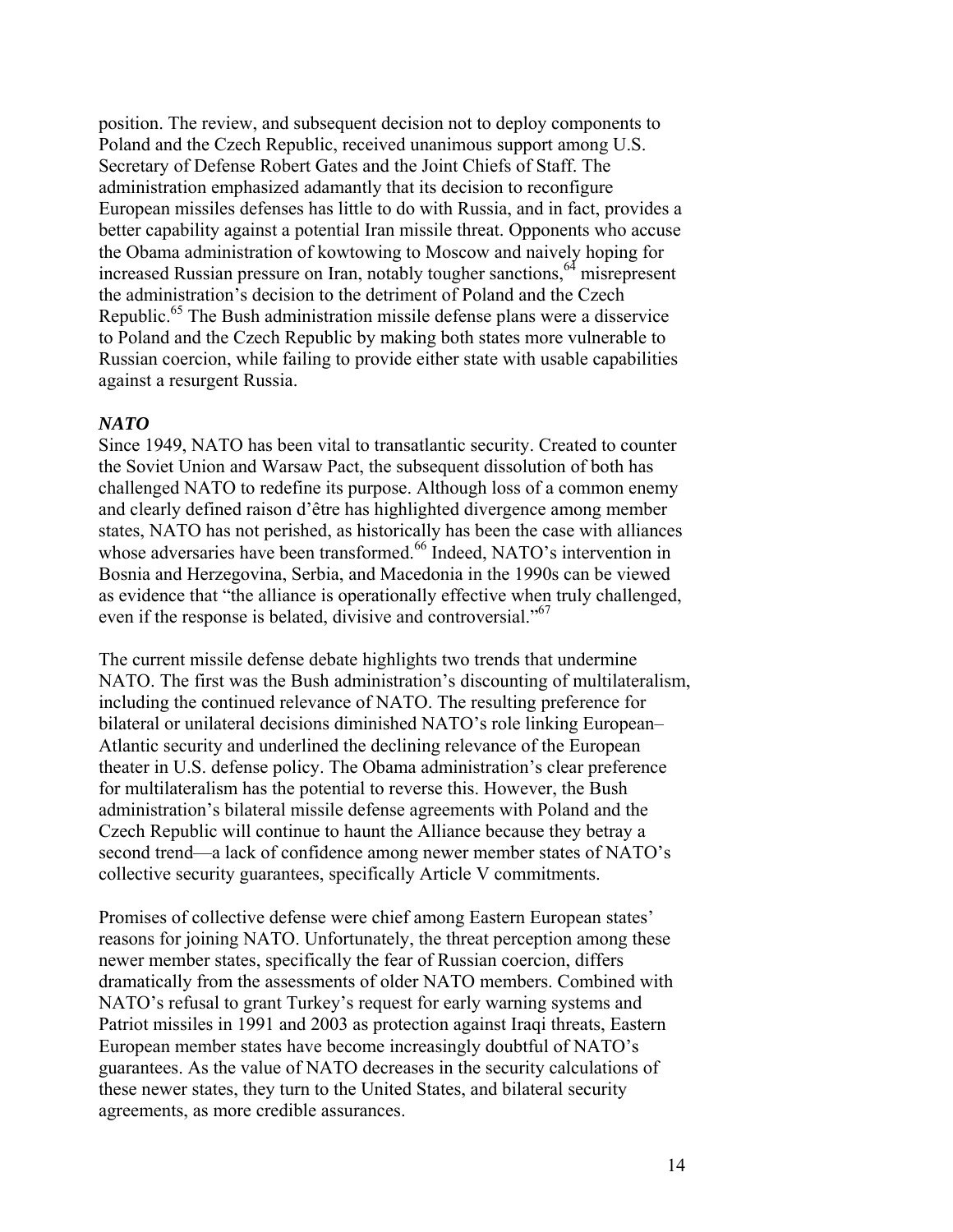Poland and the Czech Republic, in particular, have historical motivations for heightened security anxieties. Polish territory has been stuck in a tug of war between great powers. Poland lost territorial sovereignty during the partitions of the late 1700s, again to Nazi Germany in 1939, and most recently to the Soviet Union in 1944. The Czech Republic, too, has been prey to Europe's power struggles. Only twenty years after gaining independence as Czechoslovakia (following the fall of the Austro-Hungarian Empire in 1918), Czech lands were signed away to Nazi Germany in the Munich Pact. A mere three years after liberation in 1945, the Communists succeeded in a coup d'état. The Soviet Union and Warsaw Pact members invaded in 1968. These occurrences fostered a deep mistrust of the credibility of their European counterparts' pledges of solidarity. Polish foreign policy expert Lukasz Kulesa explains, "Europe is seen mainly through the history of its appeasement of Hitler, indifference towards Stalin and abandonment of Poland in 1939."68 From the viewpoint of Eastern Europe, Western Europe "gave priority to dialogue with the Soviet Union rather than to solidarity with East and Central European nations."69 Thus, confronted with a vague Article V, a past of perceived betrayal, and a current atmosphere of marked discord, Eastern European NATO states are increasingly looking to the United States for security guarantees. Hosting the missile defense sites provided both the Czech Republic and Poland an unrivaled opportunity for close relations with Washington. Poland's Foreign Minister, Radoslaw Sikorski, expressed this sentiment in November 2008 when he explained, "Everyone agrees that countries that have U.S. soldiers on their territory do not get invaded."<sup>70</sup>

Hosting U.S. missile defense components remains unpopular in both states, however. Commonly expressed concerns include an increased risk of first strike, heightened tension with Russia, and possible encouragement of U.S. preemption. Approximately seventy-two percent of Czech citizens are against the missile defense site.<sup>71</sup> The Czech Senate ratified the agreement in November 2008, but it is unclear if the agreement would have passed the Chamber of Deputies. The current interim government of Jan Fischer, in power until October 2009, has stated that the agreement would not have been placed on the parliamentary agenda.<sup>72</sup> As of February 2008, 53 percent of Poles were against the missile defense shield.<sup>73</sup> While Polish officials have been insisting that Washington follow through with the interceptor deployment, there are indications that Poland would welcome stronger defense connections in exchange for canceling the missile defense interceptors. Associate Press journalist Robert Burns summarized Foreign Minister Sikorski as saying, "Poland expects the United States to carry through with the general promises of stronger military cooperation, even if the missile defense base doesn't work out."74 And in a separate remark Sikorski argued, "Poland needs the concrete physical presence of the alliance on its territory."75

Sikorski is right to reframe the issue within NATO. NATO *did* endorse U.S. missile defense plans, but the U.S. pursuit of the Bush administration's missile defense system does not solve or even address the major political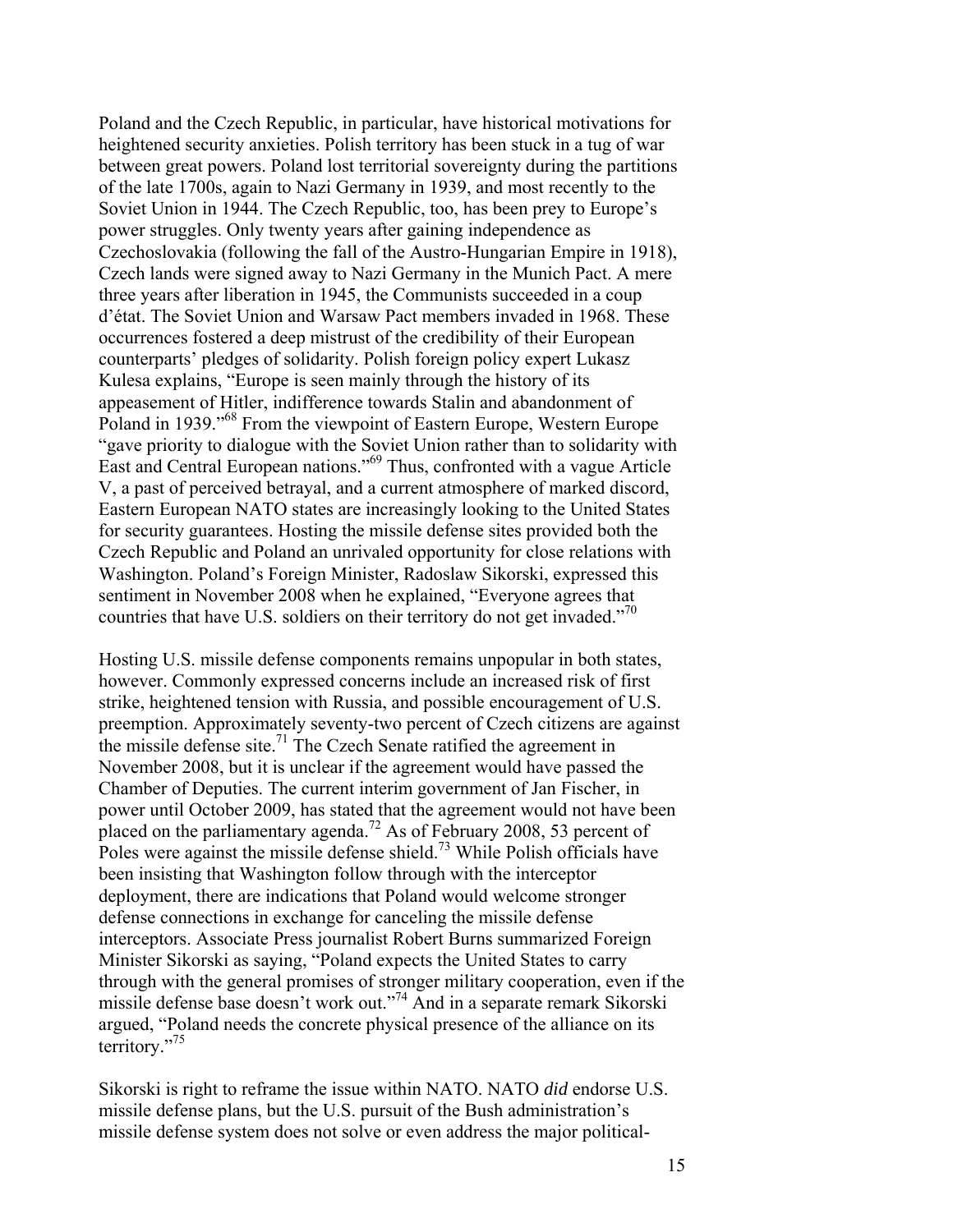security problems of NATO allies, including Poland. Instead, it is doubt about NATO's credibility that undermines the alliance and breeds insecurity among its members. NATO members need renewed confidence that they have relevant security guarantees, but missile defense is likely marginal, at best, for this purpose.

## **Moving Forward**

The Obama administration was right to evaluate planned missile defense deployments against tough standards of feasibility, affordability, and desirability. Its decision to reconfigure European missile defenses to meet a short- and medium-range Iranian missile threat demonstrates a commitment to European defenses, not an abandonment of its allies. If the Iranian long-range missile threat grows and the technical feasibility of intercepting Iranian missiles from Eastern Europe is deemed desirable, Russia should remain open to the cooperative opportunities it first presented to the United States under the Bush administration.

The Obama administration should continue to explore the Russian offers currently on the table. The first was presented in June 2007 in Heiligendamm, Germany by then-President Vladimir Putin. Alongside the G8 Summit, Putin proposed granting the United States access to information gathered from the Russian-leased Gabala radar station in Azerbaijan.<sup>76</sup> He also revealed that Russia would not object to interceptors being placed in Iraq, Turkey, or on U.S. naval vessels if Iran gained IRBM or ICBM capabilities.<sup>77</sup> While welcoming of Russian engagement, initial reaction in the United States was skeptical of the benefits of the Gabala site. The Russian radar would only be able provide early warning and would not be capable of performing the functions of the EMR.78

These objectives were taken into account in the second proposal, offered in July 2007 during Putin's Kennebunkport, Maine visit. There he augmented his earlier proposal with an offer to use an additional radar in Armavir, upgrade the Gabala radar, and reengage negotiations towards Joint Data Exchange Centers (JDEC) in Moscow and Brussels tasked with assessing missile threats and establishing a pan-European missile defense architecture overseen by the NATO–Russia Council.<sup>79</sup> This proposal is worthy of consideration. The Russian radars would be substantially closer to Iranian targets, thus increasing the radar signal and line of sight. Augmenting these radars with interceptors located in a more southern position than Poland would remove many of Moscow's concerns, while potentially bettering the interceptor's position vis- $\alpha$ -vis Iranian missiles.<sup>80</sup> Lieutenant General Patrick O'Reilly, director of the MDA, has remarked that the Russian radars "would provide helpful earlywarning detection in the case of an Iran ballistic missile attack," and "would significantly help our development of our missile defenses."<sup>81</sup>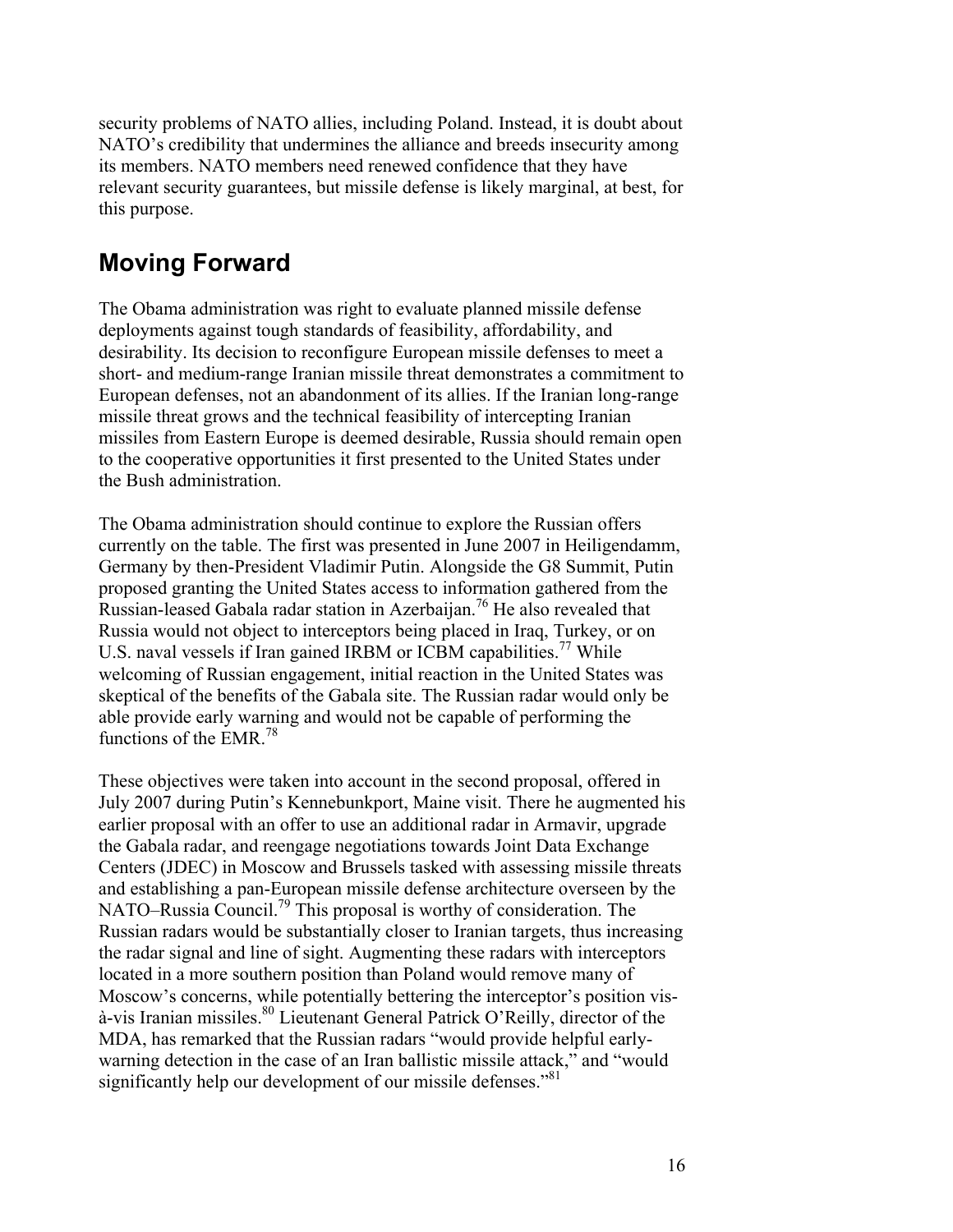Besides the technical advantages such cooperation could provide (although it can still be questioned whether missile defense will ever be cost-effective at the margins), a joint effort with the Russian Federation would provide three major political benefits. First, a joint shield would aid in the deterrence of Iran. U.S. Deputy Secretary of Defense William J. Lynn III argues that "a U.S.– Russian collaboration would have an additional benefit of a diplomatic signaling to the Iranians that this is an unacceptable course for them to pursue and that they will face a concerted international front should they proceed down that path."82 U.S. Vice Chairman of the Joint Chiefs of Staff General James E. Cartwright agrees that "probably the greatest leverage is the partnership and the message that would send. That would be very powerful."83 Moreover, by including Russia in a European missile shield, an Iranian attack would not only be against the United States and Europe, but against the Russian Federation as well.<sup>84</sup> Certainly, attacking the two states that hold 95 percent of the world's nuclear weapons (not to mention the combined conventional arsenals of the United States, NATO, and Russia) would be a tremendous deterrent to Iranian military planners. Such an attack, and the retaliatory measures it would evoke, would undoubtedly threaten their regime's survival.

Second, engaging Russia on joint missile defense has the potential to improve U.S.–Russian bilateral relations. The facilitated exchange of information necessary to embark on such negotiations would undoubtedly improve confidence and increase transparency. Third, incorporating Russia into the European security structure has the potential to reduce regional tensions by creating a forum for Russia to interact constructively with its Eastern European neighbors.

If Russia views missile defense as such an important strategic capability, is it possible to achieve genuine cooperation? Certainly, cooperative efforts have failed in the past. But for all missed opportunities, thwarted collaborations, and stalled negotiations, there is a record of successful agreements. Indeed, the ability of the United States and Russia to agree to weapons reductions during the height of the Cold War is a testament to this. Cooperation on sensitive matters of international security deepened after September 11, 2001. Following a series of joint statements, the United States and Russia embarked on an ambitious effort to embolden the NATO–Russia Council, tasking it to explore areas of cooperation on missile defense and continue JDEC negotiations. Upon completion of a series of joint exercises, chairman of NATO military command, General Ray Henault, and Russian Major General Segei Yagolnikov remarked that "Russia and NATO forces have proven that they can fight and protect jointly territory and populations against missile attacks wherever they wish to do so, based on the jointly agreed procedures and rules of engagement."85

Certainly, there were hurdles that prevented further progress, among them the U.S. decision to pursue missile defense deployment to Poland and the Czech Republic. However, there were more systemic challenges that promise to vex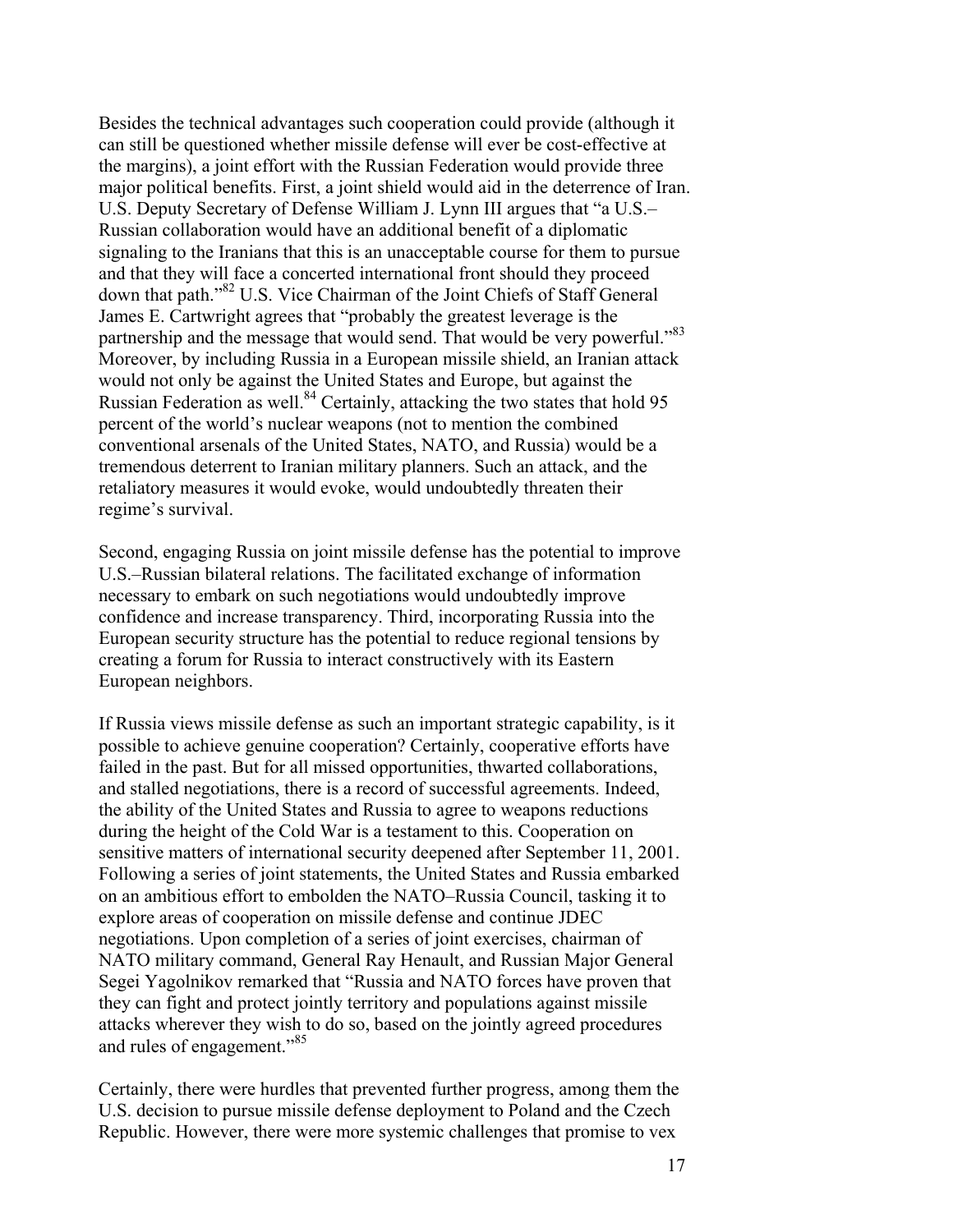any current or future effort to develop joint missile defenses. For example, a joint shield would most likely require a combined early warning system, in addition to overcoming legal, tax, and bureaucratic issues. Substantial toplevel engagement is critical. It is unclear such a push would materialize on the Russian side. The "old guard" is skeptical of any joint efforts with the United States. There is indication that a growing number of younger Russian elites favor such collaboration and recognize the substantial security and prestige such an endeavor could bestow upon Russia. As remarked upon by Major General Vladimir Dvorkin, "what's new is a desire and determination for cooperation on many issues."86 Although it is uncertain which group will prevail domestically, it is in Obama's interest to seek to engage the younger cohort and to support them as much as possible. Russian ambassador to NATO, Dmitry Rogozin, commented that the U.S. decision to reconfigure European missile defenses "means [that] we're getting rid of one of those niggling problems which prevented us from doing the real work.<sup>387</sup> Russia should ensure that substantive progress is achieved. If strategic relations do not improve, the perception that Moscow's concerns are red herrings will increase, and the willingness of the United States to respect those concerns will diminish.

There are analysts who argue that the U.S. failure to follow through on missile defense deployment gives Russia a veto over the affairs of Eastern Europe. Lukasz Kulesa presents this view most eloquently:

The idea that Russia needs to be persuaded to agree to the missile defense bases in Europe can only be justified as either the legacy of treating Central and Eastern Europe as the traditional Russian sphere of influence or as the sign of strength of the belief that the West should refrain from taking steps which could 'irritate' Moscow. But those who appeal for showing understanding for Russian fears and sensibilities seem to forget that we are no longer dealing with a Yeltsin-era fragile state, but with a powerful country with global aspirations. Russia should not be treated like a spoiled child, used to drawing everyone's attention with loud screams. Inviting Russia to codecide on missile defense would be a disturbing precedent of allowing a third party to have voting rights on the issue which is firmly within the sovereign realm of the two countries involved.<sup>88</sup>

However, following through with Bush-era missile defense plans would have been a worse disservice to Poland and the Czech Republic. Security moves with uncertain motives and advantages that heighten overall regional tensions benefit no one. Instead, if missile defense installations in Poland and the Czech Republic make sense in the future on the grounds of threat, technical feasibility, and cost, the United States should explore the conditions under which Poland and the Czech Republic would agree to joint U.S.–Russian efforts on their respective territories. Poland and the Czech Republic would be highly sensitive to a Russian presence on their soil, and these feelings should not be disregarded. However complicated, a joint missile defense project with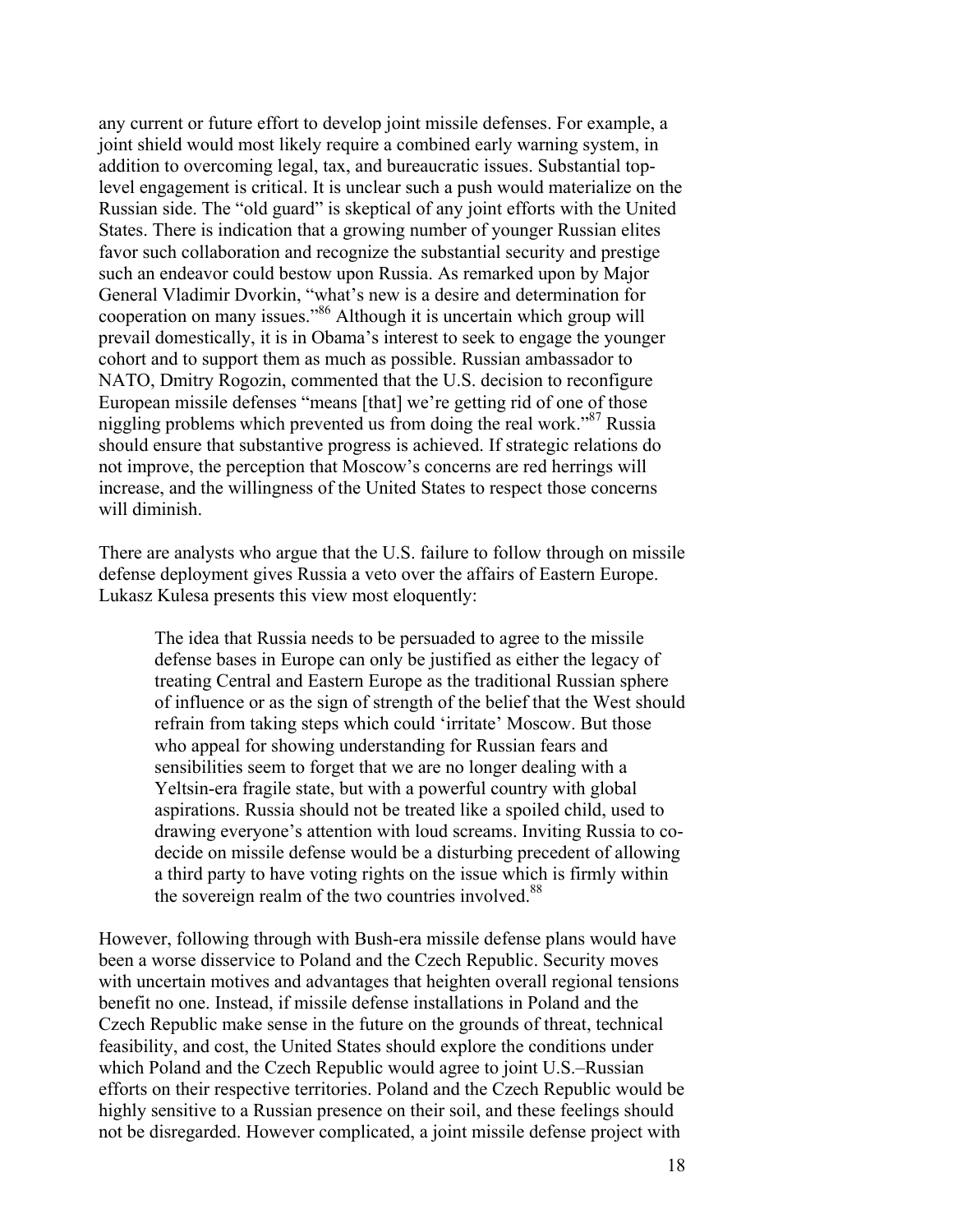Russia could increase transparency and confidence and contribute to substantial security gains for both Poland and the Czech Republic.

In the meantime, NATO should recognize the insecurities of its newest members and reassure them through joint exercises, contingency scenarios, and a general increase of alliance presence. NATO's continued relevance requires clarification of Article V. A security alliance cannot survive with members uncertain of what they are committed to "give" their allies, and what they can count on getting in return. Older members seem particularly reluctant to define Article V and argue that broadening Article V's meaning to include relevant twenty-first century challenges (energy security, cyber threats, secessionist movements) threatens to render the clause hollow. This sentiment only adds to the perception that they are unwilling to come to the aid of fellow member states. NATO member states must have a conversation about threat assessment and must determine the appropriate level of response and support NATO can and should give.

Poland and the Czech Republic should work with NATO and the United States to identify realistic threats and suitable proportionate means to deter or deflect them. To the extent that threats such as energy supply disruption, cyber-attack, penetration by criminal networks, and so forth are rising in probability, NATO should focus increasing attention and resources on them. The salience of ballistic missile threats, and correspondingly, ballistic missile defense in the NATO agenda should be weighed carefully against the full range of threats posed. Poland and the Czech Republic should press for reassurances that promise to protect their interests like stronger military cooperation, intelligence sharing, and data exchange, in addition to defensive systems that address their threats (both in type and scope).

Writing in the Polish daily, *Gazeta Wyborcza*, on August 31, 2009, Russian Prime Minister Vladimir Putin reflected on the seventieth anniversary of the Nazi invasion of Poland, and argued that the pre-World War II period "provides strong evidence that it is impossible to set up an efficient system of collective security without involvement of all countries of the continent, including Russia." In addition, he declared it an "obligation to do everything in order to make Polish–Russian relations free from the burden of mistrust and prepossession."89 Poles are skeptical of Russia's sincerity. Pavel Felgenhauser, a journalist with *Novaya Gazeta*, remarks, "this is all part of an old Russian game. Putin wants to portray himself to the West as a liberal who's surrounded by wolves back in Moscow, but it's really business as usual."<sup>90</sup> It doesn't have to be, though. The Obama administration has the opportunity to transform U.S. missile defense plans into a platform for exploring the conditions required for cooperative European security. A joint missile defense effort offers the opportunity for constructive engagement of Russia, a resetting of Eastern European regional relationships, a reinforcement of NATO guarantees, and a deterrent against an Iranian missile threat. Realizing these prospects will be difficult, but continued high-level engagement by the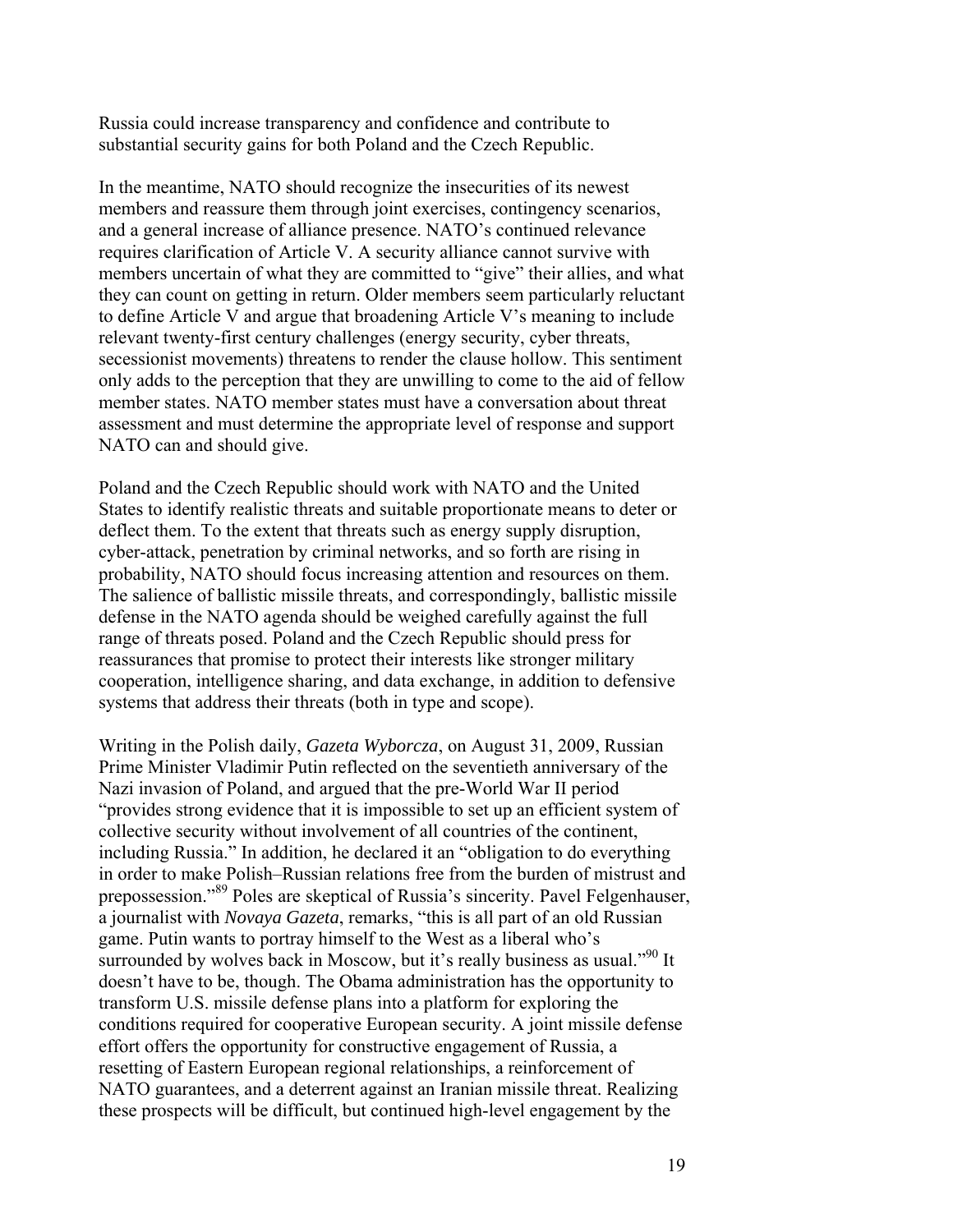United States could create the impetus, conditions, and assurances necessary for concrete and transparent security gains.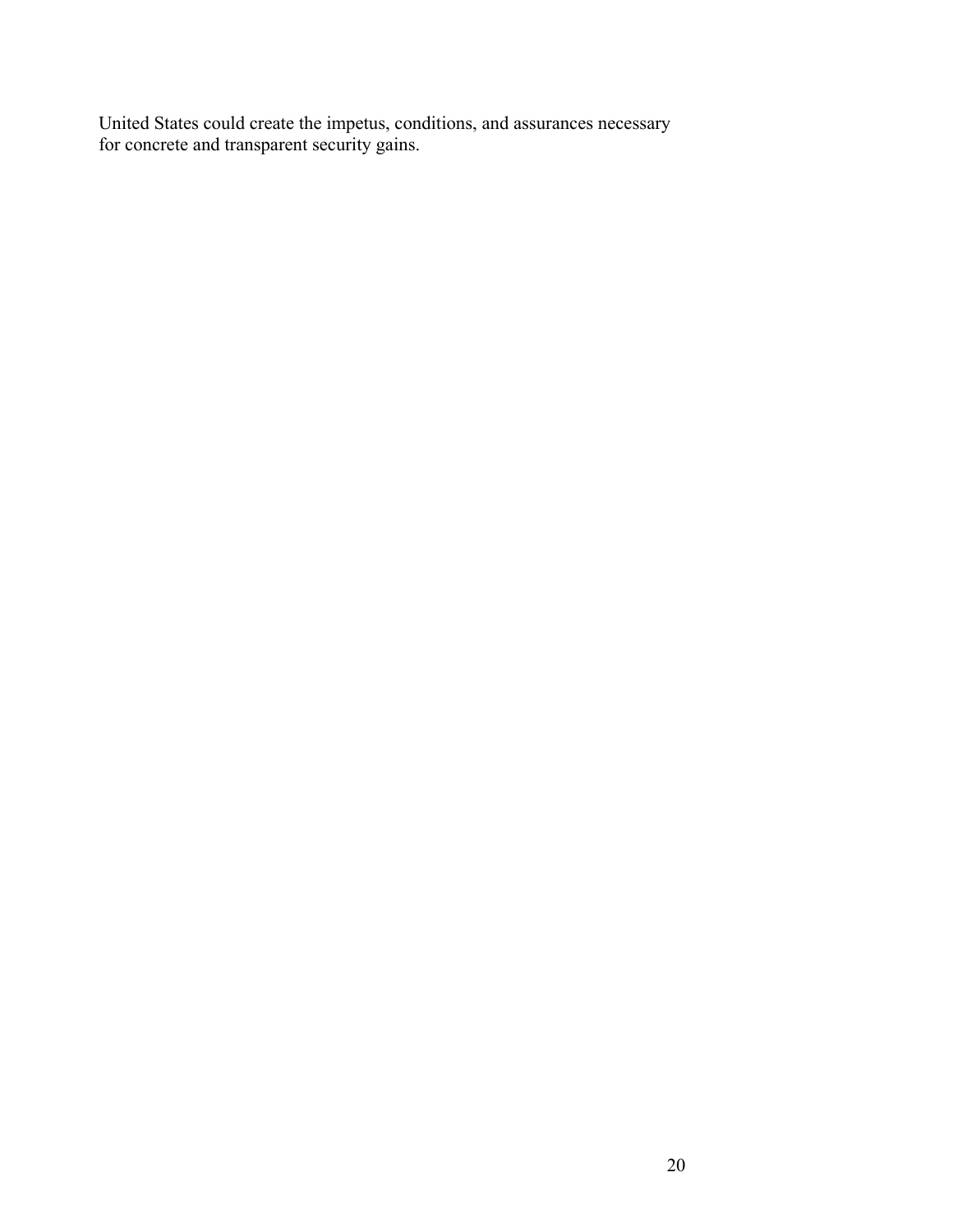#### **Notes**

<sup>1</sup> Joseph Biden, "New Era of Cooperation," (speech, 45th Annual Munich Conference on Security Policy, Munich, Germany, February 7, 2009) in Real Clear Politics,

http://www.realclearpolitics.com/articles/2009/02/a\_new\_era\_of\_cooperation.html (accessed July 22, 2009).

 $<sup>2</sup>$  Ibid.</sup>

<sup>3</sup> Lawrence Kaplan, "Missile Defense: The First Sixty Years," U.S. Department of Defense Missile Defense Agency, August 15, 2008, http://www.mda.mil/mdaLink/pdf/first60.pdf (accessed May 12, 2009).

 $4$  For a longer discussion on the stabilization potential of defensive systems, please read Sally McNamara et. al., "Missile Defense: Debunking Arguments Against the Third Site in Eastern Europe," Heritage Foundation, November 6, 2007,

http://www.heritage.org/research/europe/wm1694.cfm (accessed May 12, 2009). Interestingly, President Lyndon Johnson and then-Secretary of Defense Robert McNamara professed the opposite logic at the Glassboro Summit on June 23, 1967. The Johnson administration asserted that Soviet missile defenses would prompt the United States to add more nuclear warheads to its arsenal to overwhelm the system. See "Chronology of National Missile Defense Programs," Council on Foreign Relations, June 1, 2002,

http://www.cfr.org/publication/10443 (accessed July 20, 2009).

 $\frac{1}{2}$  It is important to note that the administration began discussions with the Czech Republic and Poland much earlier, mostly likely in the summer of 2001.

<sup>6</sup> For a complete discussion of the questions surrounding Iran's nuclear program, see Kenneth Katzman, *Iran: U.S. Concerns and Policy Responses*, prepared by the Congressional Research Service, August 6, 2009, available on http://fas.org/sgp/crs/mideast/RL32048.pdf (accessed August 11, 2009).

 $<sup>7</sup>$  The information on Iran's liquid-propellant systems is from Theodore Postol, "Technical</sup> Assessment of Iran's Ballistic Missile Program," technical addendum to the *Joint Threat Assessment on Iran's Nuclear and Missile Potential*, (New York, NY: East West Institute, 2009), http://docs.ewi.info/JTA\_TA\_Program.pdf (accessed May 18, 2009).

 Reuters, "Iran has missiles that put Europe in range: report," *Boston Globe*, April 27, 2006, http://www.boston.com/news/world/middleeast/articles/2006/04/27/iran\_has\_missiles\_that\_p ut europe in range report/?p1=MEWell Pos4 (accessed May 23, 2009).

<sup>9</sup> The information on Iran's liquid-propellant systems is from Theodore Postol, "Technical Assessment of Iran's Ballistic Missile Program," technical addendum to the *Joint Threat Assessment on Iran's Nuclear and Missile Potential*, (New York, NY: East West Institute, 2009), http://docs.ewi.info/JTA\_TA\_Program.pdf (accessed May 18, 2009). For information on Iran's solid fuel capabilities, see Kenneth Katzman, "Iran: U.S. Concerns and Policy Responses," prepared by the Congressional Research Service, August 6, 2009, available at http://fas.org/sgp/crs/mideast/RL32048.pdf (accessed August 11, 2009). For a technical analysis of the Sejjil missile, see Theodore Postol, "The Sejjil Ballistic Missile," technical addendum to the *Joint Assessment on Iran's Nuclear and Missile Potential,* (New York, NY: East West Institute, 2009), http://docs.ewi.info/JTA\_TA\_Sejjil.pdf (accessed August 30, 2009). Iran has also procured anti-ship cruise missiles from China and Kh-55 cruise missiles from Ukraine. The Kh-55 cruise missiles are air-launched, nuclear-capable, with an approximate range of 3,000 km. Notably, U.S. missile defense plans in Eastern Europe engage only ballistic missiles and are not capable of addressing cruise missile attacks. Please see "Cruise missile row rocks Ukraine," BBC, March 18, 2005,

http://news.bbc.co.uk/2/hi/europe/4361505.stm (accessed June 12, 2009). 10 Steven A. Hildreth and Carl Elk, *Long-Range Ballistic Missile Defense in Europe,* reported prepared by Congressional Research Service, June 22, 2007, available on https://www.policyarchive.org/bitstream/handle/10207/19927/RL34051\_20070622.pdf?seque<br>nce=2 (accessed June 13, 2009).

ncessed and *II* Uzi Rubin, "Yes, We Should Worry About Iran's Satellite," *Wall Street Journal*, February 21, 2009, http://online.wsj.com/article/SB123517621950437485.html#printMode (accessed February 21, 2009). For a longer argument, please see David Montague et. al., "Iran's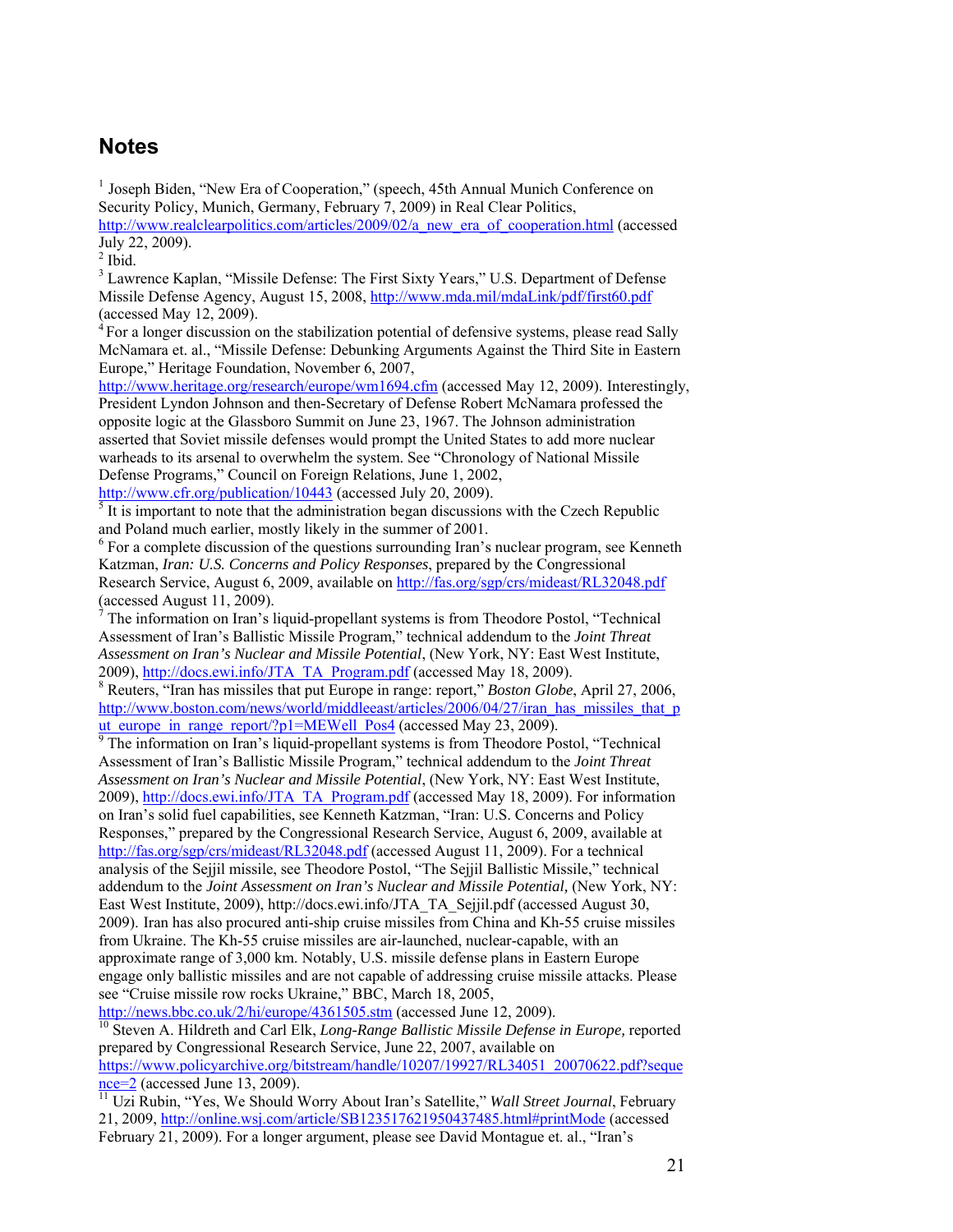Ballistic Missile Potential,"

http://www.ewi.info/system/files/IransBallisticMissilePotential.pdf (accessed August 30, 2009).

<sup>12</sup> For a fuller discussion on North Korea's missile program, please see Steven A. Hildreth, *North Korean Missile Threat to the United States*, report prepared by Congressional Research Service, February 24, 2009, http://assets.opencrs.com/rpts/RS21473\_20090224.pdf. <sup>13</sup> Please note that Theodore Postol is not an advocate for missile defenses; however, his

technical analysis of the Unha-2 launch is preeminent. Theodore Postol, "Technical Assessment of Iran's Ballistic Missile Program," technical addendum to the *Joint Threat Assessment on Iran's Nuclear and Missile Potential*, (New York, NY: East West Institute, 2009), http://docs.ewi.info/JTA\_TA\_Program.pdf (accessed May 18, 2009). Also see, David Wright and Theodore A. Postol, "A Post-launch Examination of the Unha-2," *Bulletin of the Atomic Scientists,* June 29, 2009, http://www.thebulletin.org/web-edition/features/post-

launch-examination-of-the-unha-2 (accessed June 30, 2009).<br><sup>14</sup> *Joint Threat Assessment on Iran's Nuclear and Missile Potential* (New York, NY: East West Institute, 2009): 9, 3.22, http://docs.ewi.info/JTA.pdf (accessed M

<sup>15</sup> Ballistic and Cruise Missile Threat (Dayton, OH: National Air and Space Intelligence Center, Wright-Patterson Air Force Base, 2009)<br>http://www.fas.org/irp/threat/missile/naic/NASIC2009.pdf (accessed May 20, 2009).

<sup>16</sup> Theodore Postol, "Technical Assessment of Iran's Ballistic Missile Program," technical addendum to *the Joint Threat Assessment on Iran's Nuclear and Missile Potential*, (New York: East West Institute, 2009), http://docs.ewi.info/JTA\_TA\_Program.pdf (accessed May 18, 2009).

<sup>17</sup> Former U.S. deputy director of National Intelligence, Thomas Fingar, recently voiced support for this view, stating, "I don't think this is a suicidal regime. I don't dismiss out of hand at all the idea that they could be deterred." Mike Shuster, "Could Deterrence Counter a Nuclear Iran?" *National Public Radio,* August 25, 2009,

http://www.ewi.info/system/files/IransBallisticMissilePotential.pdf (accessed August 25, 2009).

18 Theodore Postol, "Defense Against Iran's Ballistic Missiles," technical addendum to *the Joint Threat Assessment on Iran's Nuclear and Missile Potential*, (New York, NY: East West Institute, 2009): 8, 4.26 http://docs.ewi.info/JTA\_TA\_Defense.pdf (accessed May 18, 2009). <sup>19</sup> Ibid.

<sup>20</sup> "Fact Sheet: European Capability Initiative," U.S. Department of Defense Missile Defense Agency, July 2008,

http://www.militarynewsnetwork.com/publications/missiledefenseeurope2.pdf (accessed June 12, 2009). It is important to note that the priorities of the European site have been stated differently. Many thanks to Phil Coyle for providing the MDA FY-208 budget request, which states that "to ensure full coverage of the United States against threats from the Middle East, we will upgrade an Early Warning Radar in Thule, Greenland. This radar, in conjunction with the radar at Fylingdales, UK provides the ability to track threats to the U.S. and Europe from the Middle East. *Because we must protect these radars or risk losing the "eyes" of our system, we are planning to field ground-based interceptors and an associated ground-based* 

<sup>21</sup> Theodore Postol, "Defense Against Iran's Ballistic Missiles," technical addendum to the *Joint Threat Assessment on Iran's Nuclear and Missile Potential*, (New York, NY: East West Institute, 2009) http://docs.ewi.info/JTA\_TA\_Defense.pdf (accessed May 18, 2009).<br><sup>22</sup> Many thanks to Theodore Postol for his patient explanation of the step-by-step missile

defense process, (Theodore Postol, pers. comm., January 30, 2009). Theodore Postol, "Defense Against Iran's Ballistic Missiles," technical addendum to the *Joint Threat Assessment on Iran's Nuclear and Missile Potential*, (New York, NY: East West Institute, 2009): 8, 4.26, http://docs.ewi.info/JTA\_TA\_Defense.pdf (accessed May 18, 2009) and George N. Lewis and Theodore A. Postol, "The European Missile Defense Folly," *Bulletin of the Atomic Scientists* 64:2 (May/June 2008): 32–39,<br>http://www.thebulletin.org/files/064002009.pdf (accessed March 16, 2009).

 $\frac{1}{23}$  Sally McNamara, Baker Spring, and Peter Brookes, "Missile Defense: Debunking Arguments Against the Third Site in Eastern Europe," Heritage Foundation, November 6, 2007, http://www.heritage.org/research/europe/wm1694.cfm (accessed May 12, 2009).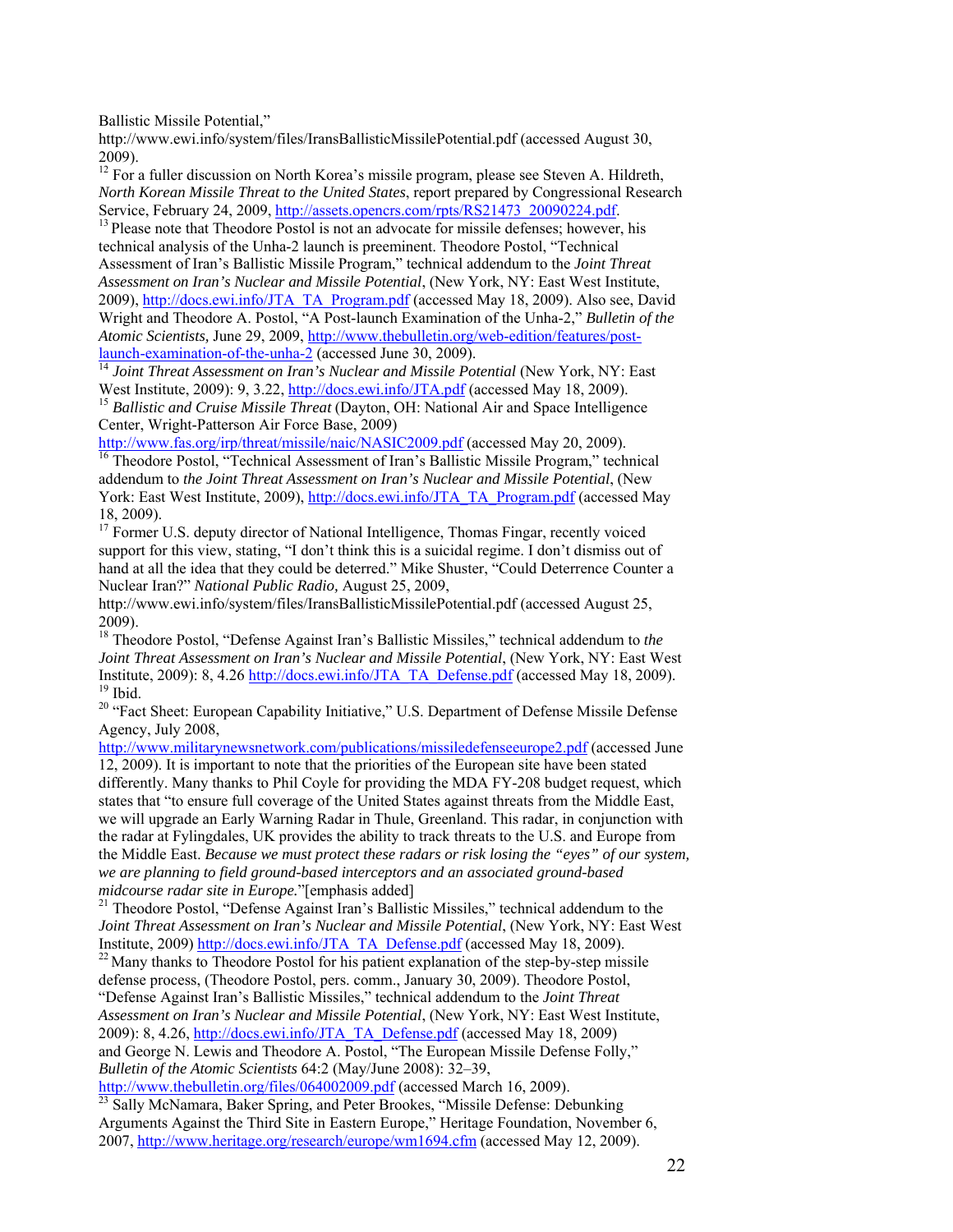$24$  Philip E. Coyle III, "The Future of Missile Defense Testing" (congressional testimony, House Committee on Armed Services, Subcommittee on Strategic Forces, Washington, D.C., February 25, 2009) http://www.cdi.org/pdfs/CoyleHASCfull2\_25\_091.pdf (accessed May 16, 2009).

 $25$  Ibid.

 $26$  Ibid.

27 George N. Lewis and Theodore A. Postol, "The European Missile Defense Folly," *Bulletin of the Atomic Scientists* 64:2 (May/June 2008): 32-39.

http://www.thebulletin.org/files/064002009.pdf (accessed March 16, 2009) and George N. Lewis et. al., "Why National Missile Defense Won't Work," *Scientific American* (August 1999): 36–41.

28 U.S. Director of National Intelligence, *Foreign Missile Developments and the Ballistic Missile Threat Through 2015,* unclassified summary, September 1999 available from http://www.fas.org/irp/threat/missile/nie99msl.htm (accessed June 14, 2009). 29 *Ballistic Missile Defense: Actions Needed to Improve Planning and Information on* 

*Construction and Support Costs for Proposed European Sites,* prepared by the Government Accountability Office, August 2009, http://www.gao.gov/new.items/d09771.pdf (accessed August 6, 2009).

 $30$  Ibid.

<sup>31</sup> Baker Spring et. al., "Moving Forward with Ballistic Missile Defense: A Memo to President-elect Obama," Heritage Foundation, December 2, 2008,

http://www.heritage.org/research/ballisticmissiledefense/upload/ObamaMemo\_1.pdf

(accessed March 3, 2009). For a good counterargument on the level of the missile threat, see Joseph Cirincione, "The Declining Missile Threat," (congressional testimony, House Committee on Government Reform, Subcommittee on National Security and Foreign Affairs, Washington, DC, March 5, 2008)

http://nationalsecurity.oversight.house.gov/documents/20080305141211.pdf (accessed June 14, 2009).

<sup>32</sup> Baker Spring et. al., "Moving Forward with Ballistic Missile Defense: A Memo to President-elect Obama," Heritage Foundation, December 2, 2008,

http://www.heritage.org/research/ballisticmissiledefense/upload/ObamaMemo\_1.pdf (accessed March 3, 2009).

 $33$  Greg Bruno, "Backgrounder, National Missile Defense: A Status Report," Council on Foreign Relations, May 18, 2009, http://www.cfr.org/publication/18792/ (accessed March 12, 2009).

<sup>34</sup> Secretary Robert M. Gates and Admiral Mike Mullen, "FY2010 Budget Request," (congressional testimony, House Armed Services Committee, Washington, D.C., May 13, 2009) http://www.jcs.mil/speech.aspx?ID=1181 (accessed July 12, 2009).

 $\frac{35 \text{ Ibid.}}{36 \text{ Coyle also notes that in the "next five years, the Pentagon has requested another $62.5}$ billion for missile defense.…" "If the Congress supports this spending on missile defense, by the end of 2013, over \$110 billion will have been spent just since 2003." Philip E. Coyle III, "The Future of Missile Defense Testing" (congressional testimony, House Committee on

Armed Services, Subcommittee on Strategic Forces, Washington, D.C., February 25, 2009):25, http://www.cdi.org/pdfs/CoyleHASCfull2 25 091.pdf (accessed May 16, 2009). <sup>37</sup> Gregory A. Garrett and Rene G. Rendon, *U.S. Military Program Management: Lessons* 

*Learned & Best Practices* (Vienna, VA: Management Concepts, 2007): 336.<br><sup>38</sup> Mark Montroll et. al., "Capability-Based Acquisition in the Missile Defense Agency" (independent research project presented at the Industrial College of the Armed Forces, National Defense University, Fort McNair, Washington, D.C.): 3, http://www.dtic.mil/cgibin/GetTRDoc?AD=ADA422428&Location=U2&doc=GetTRDoc.pdf (accessed May 20,

2009) and *BEST PRACTICES: Better Management of Technology Development Can Improve Weapon System* 

*Outcomes*, prepared by the Government Accountability Organization, July 1999: 17 http://www.gao.gov/archive/1999/ns99162.pdf (accessed June 13, 2009).  $\frac{139}{39}$  Ibid.

 $40$  Ibid.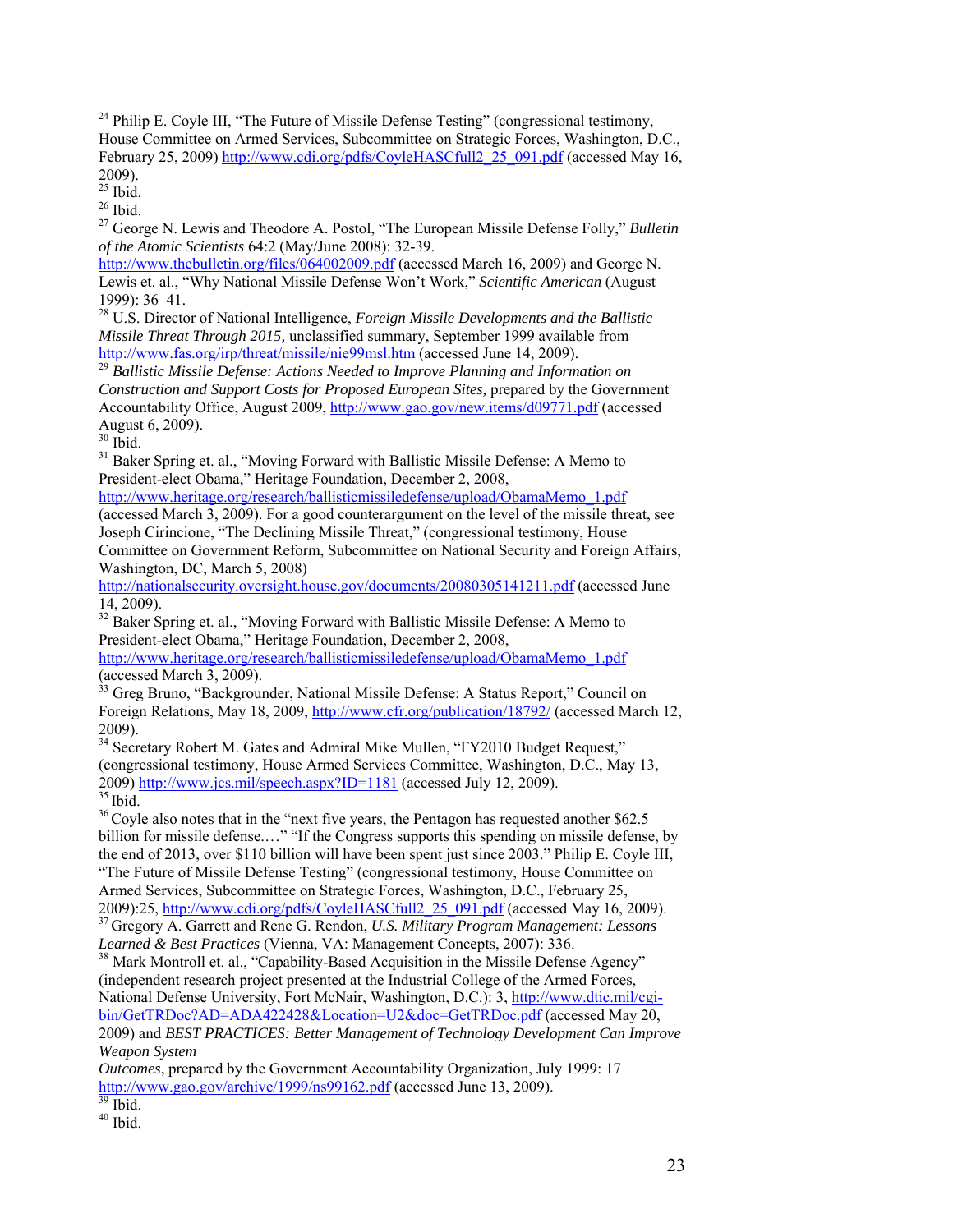<sup>41</sup> Philip E. Coyle III, "The Future of Missile Defense Testing" (congressional testimony, House Committee on Armed Services, Subcommittee on Strategic Forces, Washington, DC, February 25, 2009): 25, http://www.cdi.org/pdfs/CoyleHASCfull2\_25\_091.pdf (accessed May 16, 2009).

 $42$  Ibid.

<sup>43</sup> *Ballistic Missile Defense: Actions Needed to Improve Planning and Information on Construction and Support Costs for Proposed European Sites,* prepared by the Government Accountability Office, August 2009, http://www.gao.gov/new.items/d09771.pdf (accessed August 6, 2009).

<sup>44</sup> Off-the-record meeting with senior Russian delegation on post-START negotiations,

Carnegie Endowment for International Peace, Washington, D.C., February 2009.<br><sup>45</sup> Derek Averre, "From Pristina to Tskhinvali: The Legacy of Operation Allied Force in Russia's Relations With the West," *International Affair* 

<sup>46</sup> "European Union (27) Trade Profile," World Trade Organization,

http://stat.wto.org/CountryProfile/WSDBCountryPFView.aspx?Language=E&Country=E27 (accessed July 20, 2009).

<sup>47</sup> Sebastian Alison and Ellen Pinchuk, "Russia Will Target Czech, Polish Missiles Sites, Ivanov Says," Bloomberg News, June 14, 2007,

http://www.bloomberg.com/apps/news?pid=20601087&sid=awVsVjCaEeH0&refer=home (accessed August 2, 2009). and "Russia issues new missile threat," BBC News, July 4, 2007<br>http://news.bbc.co.uk/2/hi/europe/6269408.stm (accessed August 2, 2009).

<sup>48</sup> Theodore A. Postol and George N. Lewis, *The Proposed US Missile Defense in Europe: Technological Issues Relevant to Policy* (Berlin, Germany: Conference on Promoting Stability in South Asia, October 8, 2007), slides

http://web.mit.edu/stgs/pdfs/BerlinPPT/MondaySessionTwo/PostolTalk2\_MDAFalseStatements\_Berlin\_October8,2007.pdf (accessed June 12, 2009).

Benjamin Somers, "Weapons Expert Says Proposed Missile Defense Capable of Intercepting Russian ICBMs," American Association for the Advancement of Science, September 24, 2007, http://www.aaas.org/news/releases/2007/0924missile.shtml (accessed May 20, 2009). and Theodore A. Postol and George N. Lewis, *The Proposed US Missile* 

*Defense in Europe: Technological Issues Relevant to Policy* (Berlin, Germany: Conference on Promoting Stability in South Asia, October 8, 2007), slides,

http://web.mit.edu/stgs/pdfs/BerlinPPT/MondaySessionTwo/PostolTalk2\_MDAFalseStatements Berlin October8,2007.pdf (accessed June 12, 2009).

<sup>50</sup> Desmond Butler, "Physicists challenge missile claims," *USA Today*, September 27, 2007, http://www.usatoday.com/news/washington/2007-09-27-missile-defense\_N.htm (accessed May 20, 2009).

<sup>51</sup> Nick Semenkovich, "Postol Speaks Against U.S. Characterization of Missile Defense Site," *Tech* 127:26 (October 16, 2007), http://tech.mit.edu/V127/N46/postol.html (accessed May 20, 2009).

 $52$  According to Postol's and Lewis' slides, MDA revised the interceptors' parameters give the interceptor a burnout speed of 7.5 km/sec; however, under such assumptions, the interceptor could not defend Hokkaido, Japan, and could still catch Russian ICBMs. Please see,

Theodore A. Postol and George N. Lewis, *The Proposed US Missile Defense in Europe: Technological Issues Relevant to Policy* (Berlin, Germany: Conference on Promoting Stability in South Asia, October 8, 2007), slides,

http://web.mit.edu/stgs/pdfs/BerlinPPT/MondaySessionTwo/PostolTalk2\_MDAFalseStateme nts\_Berlin\_October8,2007.pdf (accessed June 12, 2009).<br>
<sup>53</sup> George N. Lewis and Theodore A. Postol, "European Missile Defense: The Technological

Basis of Russian Concerns," Arms Control Association, October 2007,

http://www.armscontrol.org/act/2007\_10/LewisPostol (accessed May 20, 2009).<br><sup>54</sup> Sergey Ivanov (speech, Munich Security Conference, Munich, Germany, February 6, 2007)

in Disarmament Documentation http://www.acronym.org.uk/docs/0902/doc11.htm (accessed June 20, 2009).

55 The White House, *National Security Presidential Directive/NSPD-23 National Policy on Ballistic Missile Defense,* December 16, 2002, available on http://www.fas.org/irp/offdocs/nspd/nspd-23.htm (accessed March 13, 2009).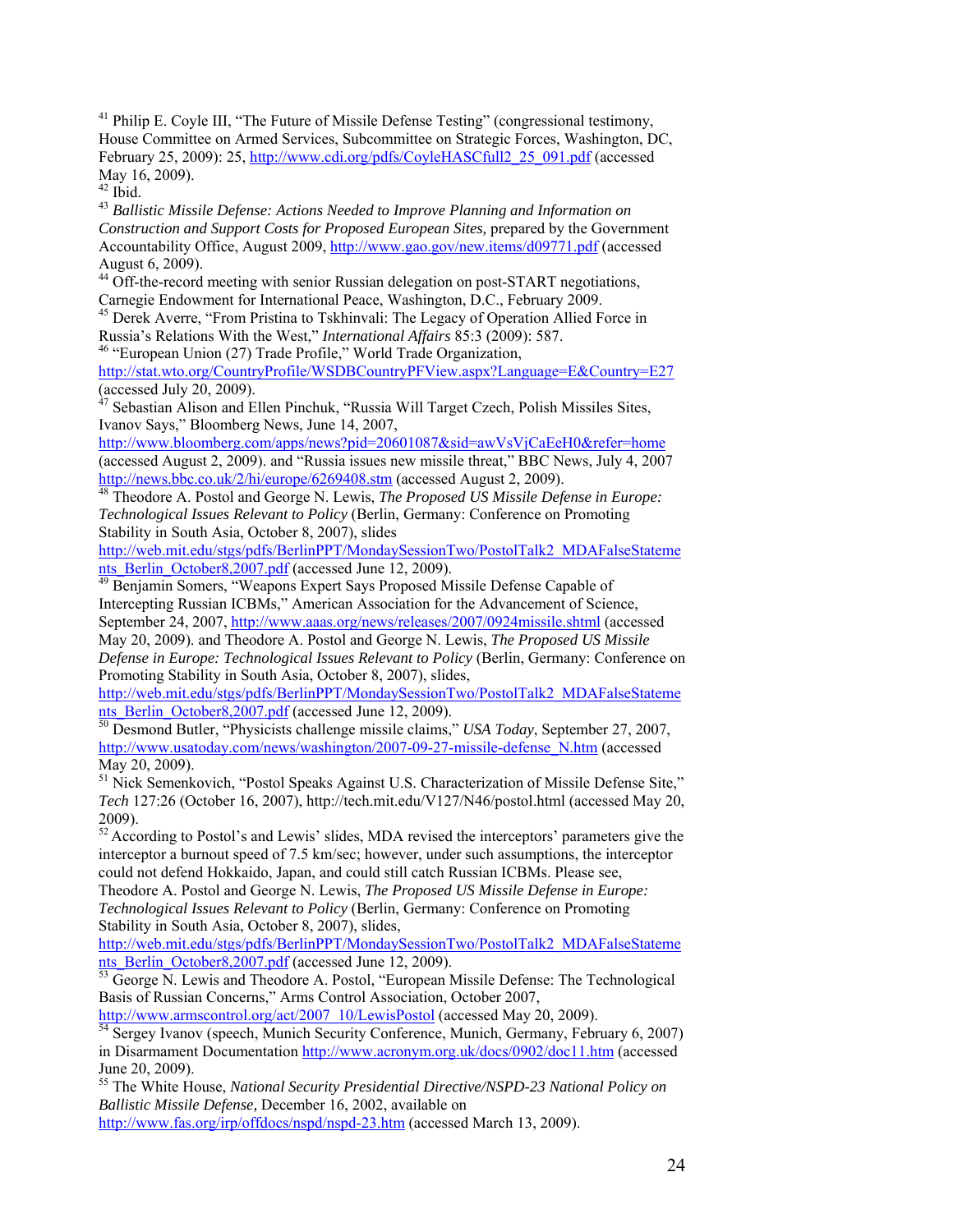56 George N. Lewis and Theodore A. Postol, "European Missile Defense: The Technological Basis of Russian Concerns," Arms Control Association, October 2007,

http://www.armscontrol.org/act/2007\_10/LewisPostol (accessed May 20, 2009). It is important to note that although the EMR antenna has the capacity to hold 300-400,000 T/R modules, the current production rate of modules is approximately 30–40,000 a year at a current cost of \$1,000 /module. Theodore Postol, "Defense Against Iran's Ballistic Missiles," technical addendum to the *Joint Threat Assessment on Iran's Nuclear and Missile Potential*, (New York, NY: East West Institute, 2009): 6, 4.26

http://docs.ewi.info/JTA\_TA\_Defense.pdf (accessed May 18, 2009). and George N. Lewis and Theodore A. Postol, "European Missile Defense: The Technological Basis of Russian Concerns," Arms Control Association, October 2007,

http://www.armscontrol.org/act/2007\_10/LewisPostol (accessed May 20, 2009). <sup>57</sup> Ibid.

58 Amy F. Woolf, *National Missile Defense: Russia's Reaction,* report prepared by the Congressional Research Service, June 14, 2002,<br>http://fpc.state.gov/documents/organization/11635.pdf (accessed December 15, 2008).

<sup>59</sup> Clifford Levy, "As Arms Meeting Looms, Russia Offers Carrot of Sharp Cuts," *New York Times,* June 20, 2009, http://www.nytimes.com/2009/06/21/world/europe/21russia.html (accessed June 20, 2009).

60 David Ignatius, "What a 'Reset' Can't Fix," *Washington Post,* July 5, 2009, http://www.washingtonpost.com/wp-dyn/content/article/2009/07/03/AR2009070301127.html  $(\text{accessed July 5, 2009}).$ 

61 The White House, *Joint Understanding,* Office of the Press Secretary, July 8, 2009 http://www.whitehouse.gov/the\_press\_office/The-Joint-Understanding-for-The-Start-Follow-<br>On-Treaty/ (accessed July 14, 2009).

 $\overline{62}$  Jenny Shin, "Overview of the Fiscal Year 2010 Ballistic Missile Defense Budget Request," Center for Defense Information, May 20, 2009,

http://worldsecurityinstitute.org/temp/Missile%20Defense%20Budget%20Request%20FY10.

 $\frac{\text{pdf}}{63}$  Please note that there is funding in the FY2010 budget for construction of the European installations, however, this allocation is left over from the FY2009 budget.

<sup>64</sup> Ewan MacAskill, "Obama offers to drop missile project if Russians help deal with Iran," *Guardian, March 3, 2009, http://www.guardian.co.uk/world/2009/mar/03/obama-russia-iran-nuclear (accessed March 9, 2009).* 

 $\overline{65}$  Pavel Podvig, "Will missile defense derail START-Plus?" Russian Strategic Nuclear Forces blog, July 2, 2009,

http://russianforces.org/blog/2009/07/will\_missile\_defense\_derail\_st.shtml (accessed July 2, 2009). Indeed, opposition is already mounting in anticipation of the review—Frank J.

Gaffney, Jr., "Putin's arms 'do-over'," *Washington Times*, September 2, 2009,

http://www.washingtontimes.com/news/2009/sep/02/putins-arms-do-over/ (accessed September 2, 2009).

66 James Sperling and Mark Webber, "NATO: From Kosovo to Kabul," *International Affairs*  85:3 (2009): 491–511,

http://www.chathamhouse.org.uk/files/13915\_85\_3sperling\_webber.pdf (accessed August 2, 2009).

 $67$  Ibid.

68 Lukasz Kulesa, "Missile Defense Dossier: The Polish Perspective," *Points De Vue* (April  $2007$ : 2,

http://www.frstrategie.org/barreFRS/publications/pv/defenseAntimissile/pv\_20070412\_eng.p df (accessed March 12, 2009). 69David S. Yost, "Assurance and US Extended Deterrence," *International Affairs* 85:4 (2009):

765.

70 Walter Pincus, "Poland Won't Lobby Obama on Missile Defense," *Washington Post,*  November 20, 2008, A1, http://www.washingtonpost.com/wp-<br>dyn/content/article/2008/11/19/AR2008111903737.html (accessed November 20, 2008).

 $\frac{1}{71}$ Bruce I. Konviser, "No clear path forward for missile defense," *Global Post*, April 2, 2009, http://www.globalpost.com/dispatch/czech-republic/090401/no-clear-path-forward-missiledefense (accessed April 3, 2009).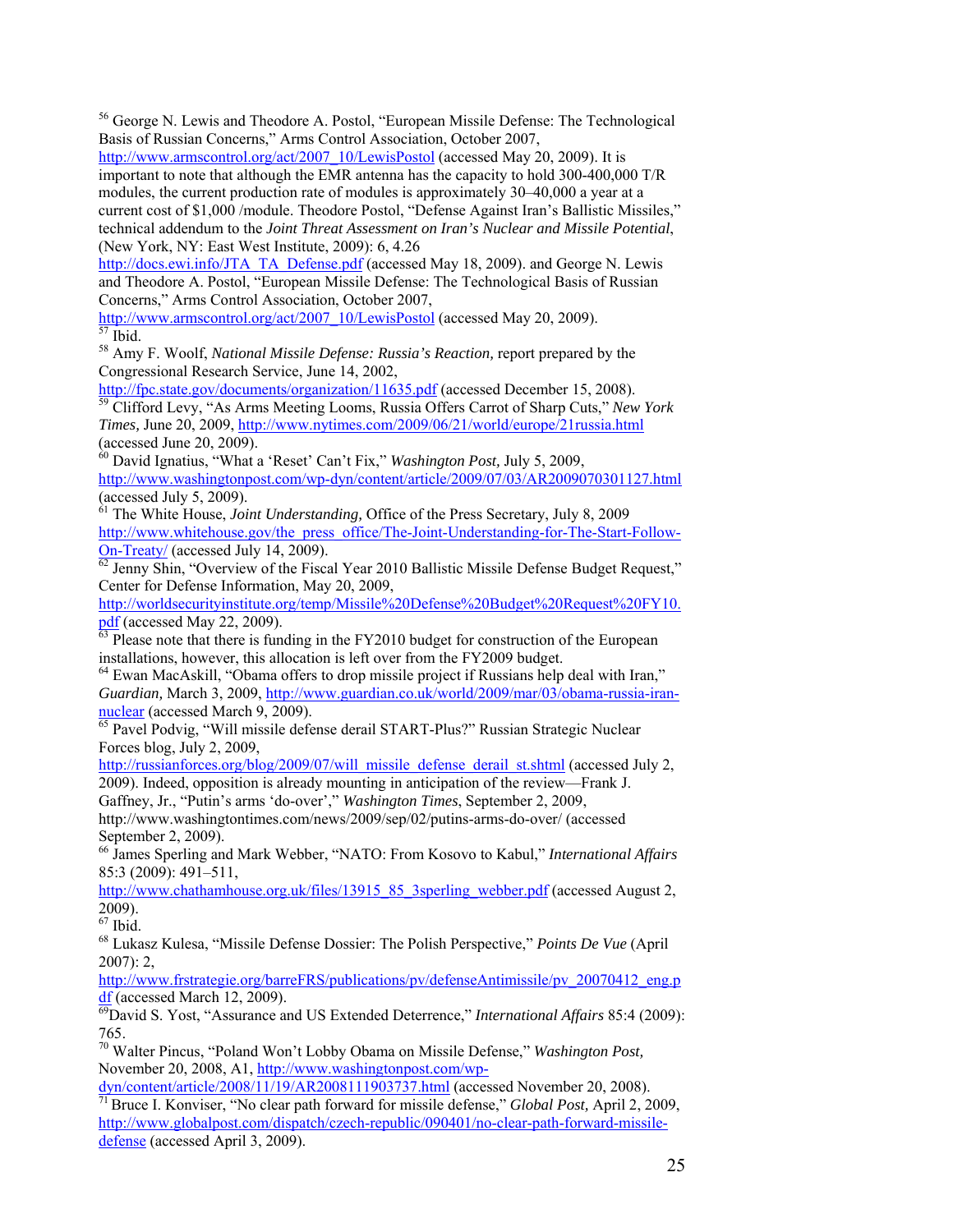72 Bruce I. Konviser, "Missile Defense Suffers Setback," *Global Post,* May 21, 2009, http://www.globalpost.com/dispatch/czech-republic/090520/missile-defense-czech-

ratification (accessed May 30, 2009).<br><sup>73</sup> Miroslawa Grabowska and Beata Roguska, eds. "Polish Public Opinion," Polish Opinion Research Center, trans. Kinga Pawlowska, February 2008,

http://www.cbos.pl/PL/publikacje/public\_opinion/2008/02\_2008.pdf (accessed August 2, 2009).

74 Robert Burns, "Obama Seen Likely to Hedge on Missile Defense," Associated Press, February 13, 2009, http://abcnews.go.com/Politics/WireStory?id=6869511&page=1 (accessed February 14, 2009).

75 Jan Cienski, "What's Polish for side deal?" *Global Post,* February 20, 2009, http://www.globalpost.com/dispatch/poland/090219/whats-polish-side-deal (accessed February 20, 2009).

76 Sheryl Gay Stolberg, "Putin Presents Bush with Plan on Missile Shield," *New York Times,*  June 7, 2007 http://www.nytimes.com/2007/06/07/world/europe/07cnd-Russia.html (accessed March 13, 2009).

<sup>77</sup> "Putin Offers Further Missile-Defense Ideas" Radio Free Europe, June 8, 2007,

http://www.rferl.org/content/article/1077031.html (accessed March 13, 2009).<br><sup>78</sup> Richard Weitz, "Putin's Kennebunkport Proposal Falls Short of Missile Defense

Breakthrough," *World Politics Review, July 10, 2007*,<br>http://www.worldpoliticsreview.com/article.aspx?id=908 (accessed March 13, 2009).

 $\frac{1}{20}$  Brant McLaughlin, "Putin and Bush Continue Missile Defense Talks," Associated Content, July 3, 2007,

http://www.associatedcontent.com/article/300426/putin\_and\_bush\_continue\_missile\_defense.  $\frac{html?cat=62}{80}$  (accessed March 13, 2009).<br><sup>80</sup> George N. Lewis and Theodore A. Postol, "European Missile Defense: The Technological

Basis of Russian Concerns," Arms Control Association, October 2007,

http://www.armscontrol.org/act/2007\_10/LewisPostol (accessed May 20, 2009). 81 Walter Pincus, "U.S. Weighs Integrating Russia Into Missile Plan," *Washington Post,* June 17, 2009, http://www.washingtonpost.com/wp-

 $\frac{dyn/content/article/2009/06/16/AR2009061603083.html}{82}$  (accessed June 17, 2009).

83 Ibid.

<sup>84</sup> Philip E. Coyle III, "Policy Briefing on Missile Defense," (spoken remarks, Arms Control Association, Washington, D.C., July 21, 2009).

<sup>85</sup> Dennis M. Gormley et. al., "Issue 3: Managing U.S. Missile Defenses and Russian Concerns," in *Four Emerging Issues in Arms Control, Disarmament, and Nonproliferation: Opportunities for German Leadership* by Dennis M. Gormley, Patricia M. Lewis, Miles A. Pomper, Lawrence Scheinman, Stephen I. Schwartz, Nikolai N. Sikov, and Leonard S. Spector, 52 (Monterey, CA: The James Martin Center for Nonproliferation Studies, 2009), http://cns.miis.edu/opapers/090717\_german\_leadership/german\_leadership\_5\_issue\_3.pdf (accessed August 3, 2009).

86 Ellen Barry, "Russia Rejects the Notion of a Joint Missile Shield in Europe," *New York Times,* June 11, 2009, http://www.nytimes.com/2009/06/12/world/europe/12missile.html (accessed June 11, 2009).

87 Richard Galpin, "Mixed US missile shield reaction," *BBC News,* September 17, 2009,

http://news.bbc.co.uk/2/hi/americas/8260969.stm (accessed September 17, 2009).<br><sup>88</sup> Lukasz Kulesa, "Missile Defense Dossier: The Polish Perspective," Points De Vue (April 2007): 8

http://www.frstrategie.org/barreFRS/publications/pv/defenseAntimissile/pv\_20070412\_eng.p df (accessed March 12, 2009).<br><sup>89</sup> Vladimir Putin, "Pages of History-Reason for Mutual Complaints or Ground for

Reconciliation and Partnership," *Gazeta Wyborcza*, August 31, 2009, available on http://www.premier.gov.ru/eng/events/3514.html (accessed September 1, 2009).

<sup>90</sup> Fred Weir, "Putin Walks a Fine Line in Poland, Avoiding Apology," *Christian Science Monitor*, September 1, 2009, http://features.csmonitor.com/globalnews/2009/09/01/putinwalks-a-fine-line-in-poland-avoiding-apology (accessed September 1, 2009).